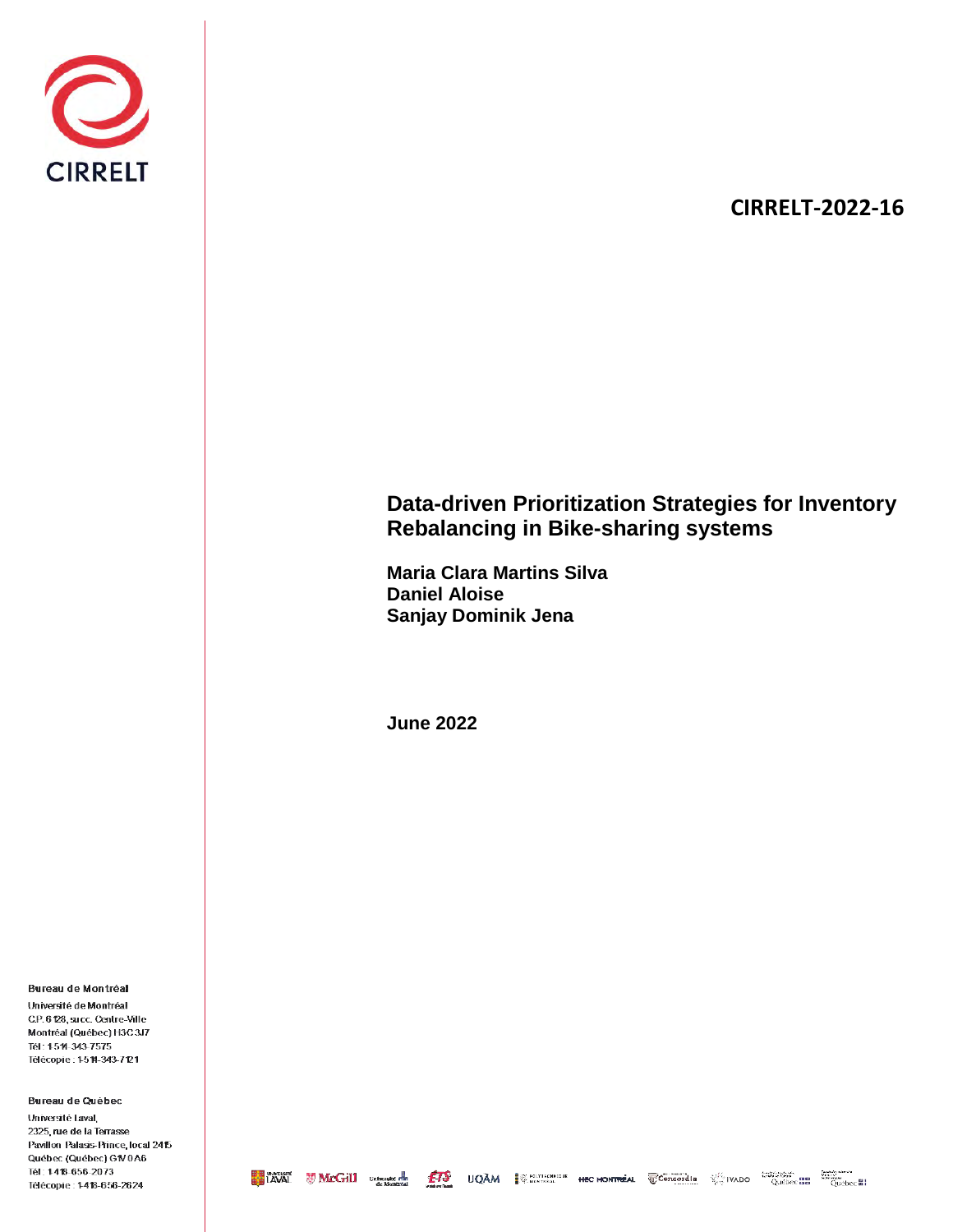## **Data-driven Prioritization Strategies for Inventory Rebalancing in Bikesharing systems**

## **Maria Clara Martins Silva1, Daniel Aloise1,\*, Sanjay Dominik Jena2**

- 1. Computer Engineering and Software Engineering Department, Polytechnique Montreal
- 2. Interuniversity Research Centre on Enterprise Networks, Logistics and Transportation (CIRRELT) and Département d'analytique, opérations et technologies de l'information (AOTI), ESG, UQAM

**Abstract***.* The popularity of bike-sharing systems has constantly increased throughout the last years, given their convenience for users, low usage costs, health benefits and at their contribution to environmental relief. However, satisfying all user demands remains a challenge, given that the inventory of bike-sharing stations tends to be unbalanced over time. Bike-sharing system operators therefore explicitly rebalance station inventories in order to provide both available bikes and empty docks to the commuters. In most systems, the operator manually selects the stations and amounts of bikes to be rebalanced among those that are considered unbalanced. In practice, such manual planning is likely to result in suboptimal system performance. In this paper, we propose three variants of a machine learning-based algorithm to select the stations that should be prioritized for rebalancing, using features such as the predicted trip demand, as well as the inventory levels at the stations themselves and their surrounding stations. We evaluate the performance of these prioritization strategies by simulating real-world trips using data from 2019 and 2020, each of which exhibits distinct travel patterns given the restrictive measures implemented in 2020 to prevent the spread of COVID-19. One of the strategies significantly improves the system's performance, reducing the lost demand up to 22% and the required rebalancing operations up to 12% when compared to the prioritization scheme currently used in practice. Finally, another strategy encourages the selection of stations that are geographically clustered, which may facilitate rebalancing operations afterwards.

**Keywords**: Bike-sharing, demand prediction, machine learning, inventory management.

**Acknowledgements.** The authors are grateful to BIXI-Montreal who provided resources throughout the project. The authors also thank the Natural Sciences and Engineering Research Council of Canada (NSERC) for its financial support.

Results and views expressed in this publication are the sole responsibility of the authors and do not necessarily reflect those of CIRRELT.

Les résultats et opinions contenus dans cette publication ne reflètent pas nécessairement la position du CIRRELT et n'engagent pas sa responsabilité.

**\_\_\_\_\_\_\_\_\_\_\_\_\_\_\_\_\_\_\_\_\_\_\_\_\_\_\_\_\_**

Dépôt légal – Bibliothèque et Archives nationales du Québec Bibliothèque et Archives Canada, 2022

<sup>\*</sup> Corresponding author: daniel.aloise@polymtl.ca

<sup>©</sup> Martins Silva, Aloise, Jena and CIRRELT, 2022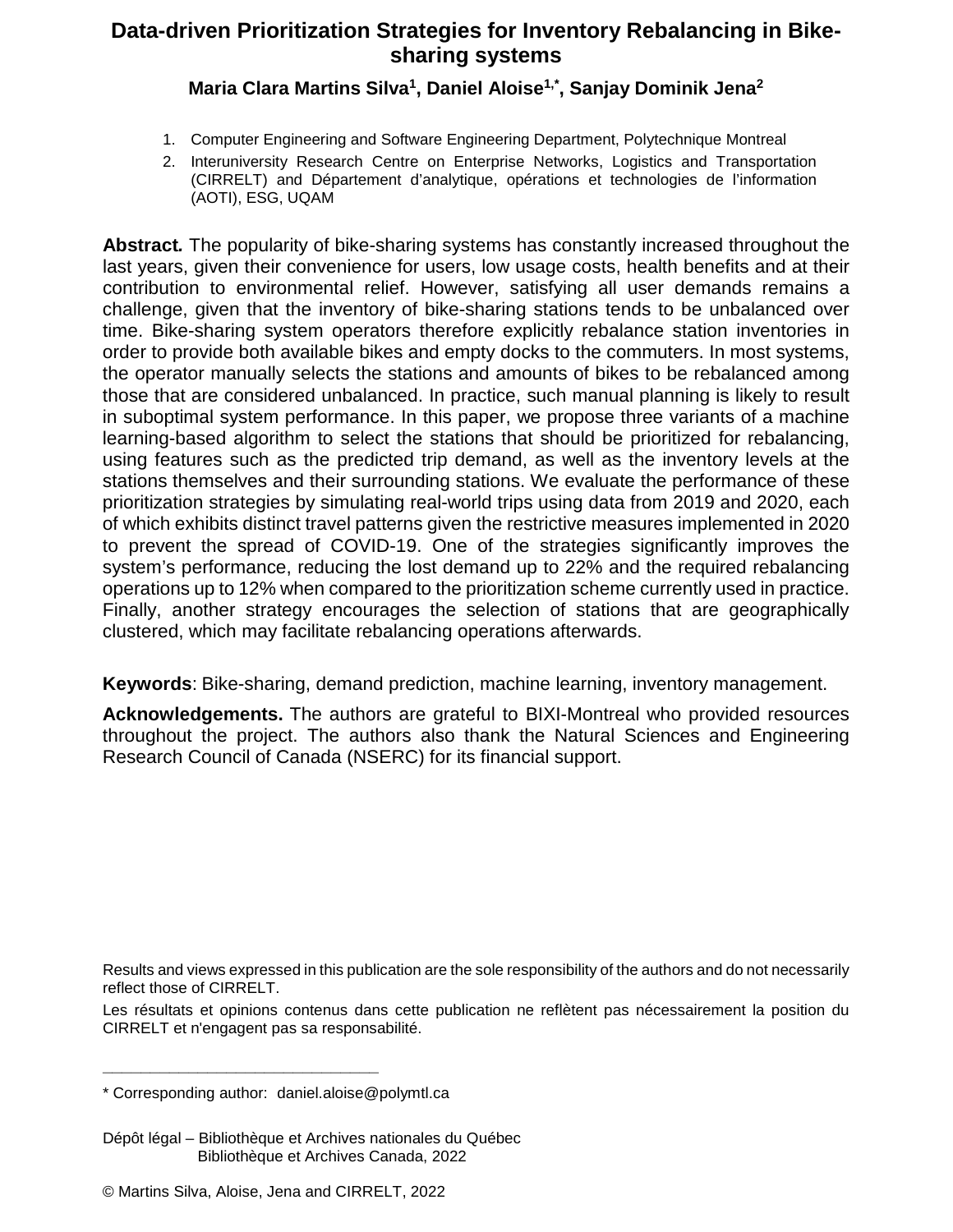## 1. Introduction

Demand for bike-sharing systems (BSS) has constantly increased over the recent years, as they continue to provide various advantages: they are typically simple to use and do not require previous reservation; they have been shown to be an environmentally friendly transportation mode by reducing the ever-increasing amount of cars in circulation (Wang and Zhou, 2017); and, they contribute to a healthy lifestyle (Pucher et al., 2010) of the participants. Particularly throughout the ongoing pandemic, BSSs have been considered a transportation alternative with particularly low risk of user contamination (Pase et al., 2020).

In this paper, we focus on dock-based BSSs, in which stations are located in different parts of the city, and from which commuters may rent and return bikes. While dock-based systems have several advantages (e.g. users get used to the location of stations and bikes), a main issue is that the station inventories may quickly become unbalanced, i.e., either rental demand cannot be met, given that not a sufficient number of bikes is available, or return demand cannot be met, when the station has no empty docks. Such imbalances often occur during rush hours on weekdays, when commuters relocate from their residential areas to the areas they work in the morning, and do the return trip in the afternoon (Mellou and Jaillet, 2019). Unmet user demand likely causes user dissatisfaction, which the system operators seeks to avoid as best as possible, given that it ultimately reduces the user base as the system's reputation is damaged.

An effective way to combat station inventory imbalances is to redistribute bikes among stations, a process known as *rebalancing*. The literature distinguishes two main types of rebalancing. Userbased rebalancing consists of incentives given to the users in order to return bikes at stations before they become empty (Vallez et al., 2021). Operator-based rebalancing is carried out by the BSS operators themselves, typically by dispatching trucks that relocate bikes between the stations. In this work, we focus on operator-based rebalancing, which has shown to be effective to increase demand satisfaction (see, e.g. DeMaio (2009)) and is the common practice at major BSSs such as BIXI in Montreal, Citi Bike in New York City and Ecobici in Mexico City. Such rebalancing is also a less expensive solution compared to installing more stations or to adding more docks to the current stations (Shu et al., 2013).

In most dock-based BSSs with operator-based rebalancing, the decision to actively rebalance a station depends on which stations are considered *unbalanced*. Depending on the BSS, the criteria may be different for a station to be categorized as such. For example, at NiceRide (Minneapolis,  $U.S$ <sup>1</sup>, a station is considered to be unbalanced when it either completely empty or completely full (Wang et al., 2018). The operators of Vélo'v (Lyon, France)<sup>2</sup> classify a station as unbalanced if the absolute difference between the number of arrivals and departures is larger than the standard deviation of the distribution of these values over all the stations (Borgnat et al., 2011). BIXI Montreal ´ uses *inventory intervals* that establish an acceptable quantity of bikes at each station. Inventory intervals are manually set by BIXI's dispatching team, based on their experience on the station location, intraday demand fluctuation and day of the week.

1 https://niceridemn.com/

<sup>2</sup> https://velov.grandlyon.com/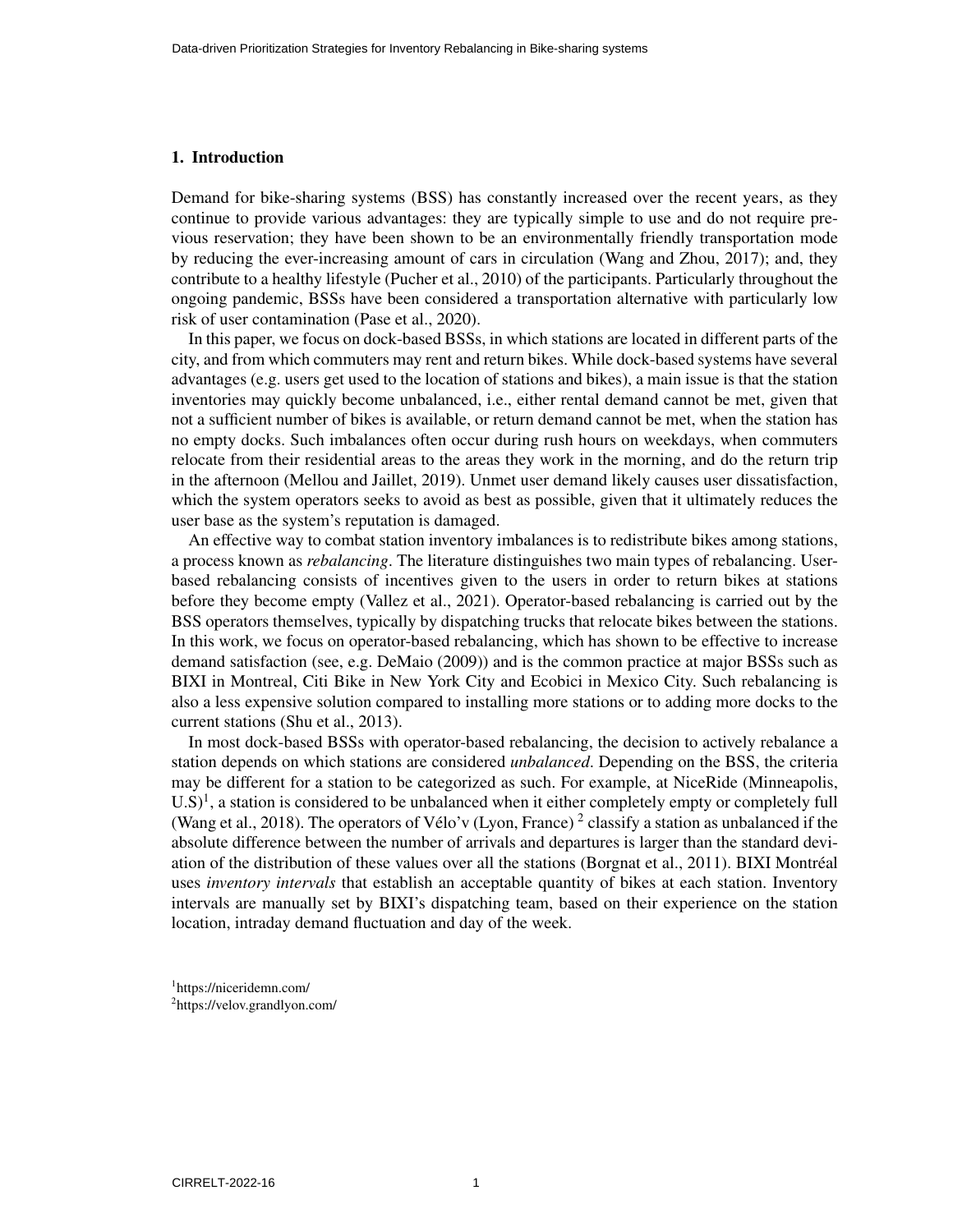Nonetheless, the rebalancing process itself remains costly, as it accounts for gas, the maintenance of the truck fleet, drivers salaries, etc. In addition, it reduces the favourable impact that bike sharing claims to have on the environment. All considered, having a truck fleet large enough to rebalance all unbalanced stations every hour is not financially viable for most BSSs, especially during peak hours, and would erase most of the system's initial value proposition. According to JCDecaux, a company that offers self-service bikes to different cities around the world, the estimated cost in 2009 to relocate a single bike within a BSSs was about three dollars (DeMaio, 2009). Fleet trucks available for rebalancing are therefore limited in size and cannot rebalance all unbalanced stations. It becomes immediate that the planning of the rebalancing operations must be as effective as possible in order to satisfying the highest possible demand with the available resources.

Typically, multiple rebalancing operations are required every day in a BSS. Whenever the number of unbalanced stations exceeds the maximum rebalancing capacity of the system, the operator must select a subset of these stations to be rebalanced. Ideally, the subset of unbalanced stations should be selected such that the number of served future demand requests is maximized, which requires an appropriate demand forecast. However, predicting the demand of a BSS is a complex task depending on several factors, such as the weather, the hour of the day, the day of the week, holidays, public events, etc.



Fig. 1: Average number of trips and rebalancing operations for all stations per weekday.

Demand prediction in BSS became even more challenging in 2020 due to restrictive measures imposed by the governments in response to the COVID-19 pandemic, leading to a large part of the population working from home. Figure 1 shows the average number of trips and the average number of rebalancing operations performed by BIXI during the weekdays in July and August 2019 (left) and 2020 (right). Not only did the number of trips in 2020 decrease considerably with respect to the same period in 2019, but the trip behaviour also changed. In 2019, the peak hours happened right before and right after the working hours, i.e., at 8 a.m. and 5 p.m, respectively.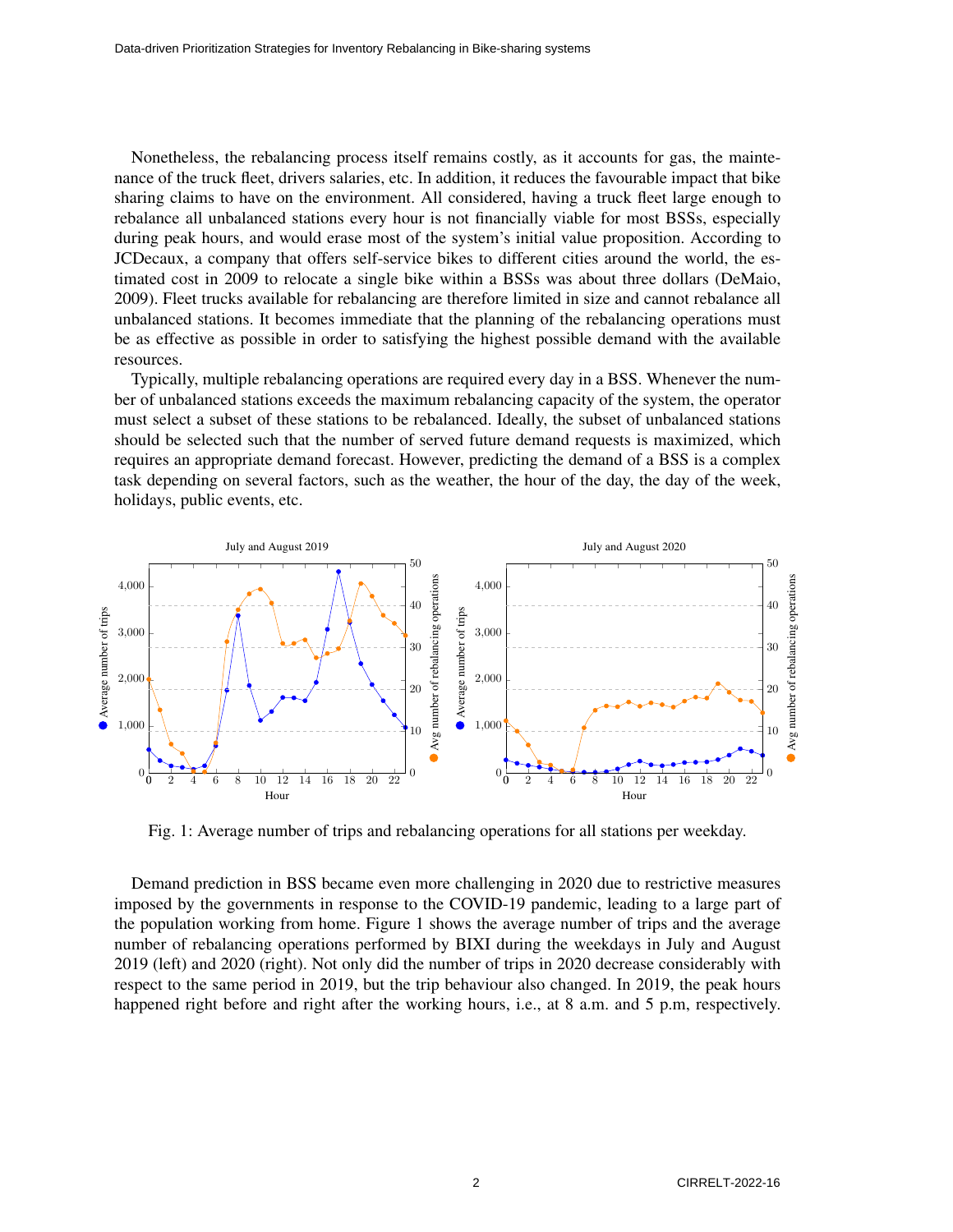However, this pattern was no longer observed in 2020, resulting in a flatter demand along the day. Such drastic demand changes as observed from 2019 to 2020 severely affect the subset of stations that become unbalanced over time, complicate the demand forecast and, in turn, affects the choice of stations to be rebalanced. As a result, the pattern of BIXI's rebalancing operations changed drastically, reducing their activities by nearly half during the peak hours in 2020. Given that the manual planning is mostly based on the previous experience of the dispatching team gathered, there is a significant risk that manually adjusted rebalancing strategies are ineffective in practice in a different environment of trip demand. This emphasizes the benefit of data-driven strategies to assist BSS rebalancing in order to quickly react to changing demand.

The main contribution of this paper is to highlight the benefits of using data-driven methods based on machine-learning in order to improve the performance of BSSs, thereby maximizing user satisfaction while minimizing service costs. To this end, we propose three strategies to select the stations that should be prioritized during the rebalancing process. These strategies are based on the current inventory levels at the stations, as well as the predicted demand for the next hours. The third strategy additionally considers the proximity among the unbalanced stations in order to prioritize stations that are close to each other. This may lead to smaller operational routing costs during an *a posteriori* truck route optimization.

Our three strategies are compared to a systematic approach, which is estimated to reproduce the prioritization strategy currently employed at BIXI. More specifically, the comparison is conducted by a tailored discrete-time simulation that computes the estimated lost demand (i.e., demand that could not be satisfied), the total number of alerts raised each time a station becomes unbalanced, and the number of performed rebalancing operations in the system. Within our computational experiments, the second proposed strategy reduced the estimated lost demand by 18% for the 2019 data and by 22% for the 2020 data, as compared to a baseline strategy that reproduces the prioritization performed by our BSS use case. The third prioritization strategy has demonstrated to select stations more naturally grouped while keeping good performance measure values. All proposed strategies can be easily implemented and are computationally cheap, therefore providing an attractive alternative to planning models based on mathematical optimization.

The remainder of this paper is organized as follows. Section 2 reviews the most relevant literature in the area of rebalancing and prioritization strategies for bike-sharing systems. Section 3 describes how the inventory intervals are defined so as to serve as input to the prioritization algorithms. Section 4 discusses the performance measures used to evaluate the various rebalancing strategies, as well as the simulator used to estimate such measures. Section 5 describes the different strategies propose to score the rebalancing priorities of unbalanced stations. Section 6 presents and analyzes the computational experiments. Finally, Section 7 concludes the paper.

#### 2. Literature Review

Rebalancing in BSSs can be divided into two main steps: (a) inventory management, and (b) operational bike repositioning. Step (a) aims to set the number of bikes in each station to meet the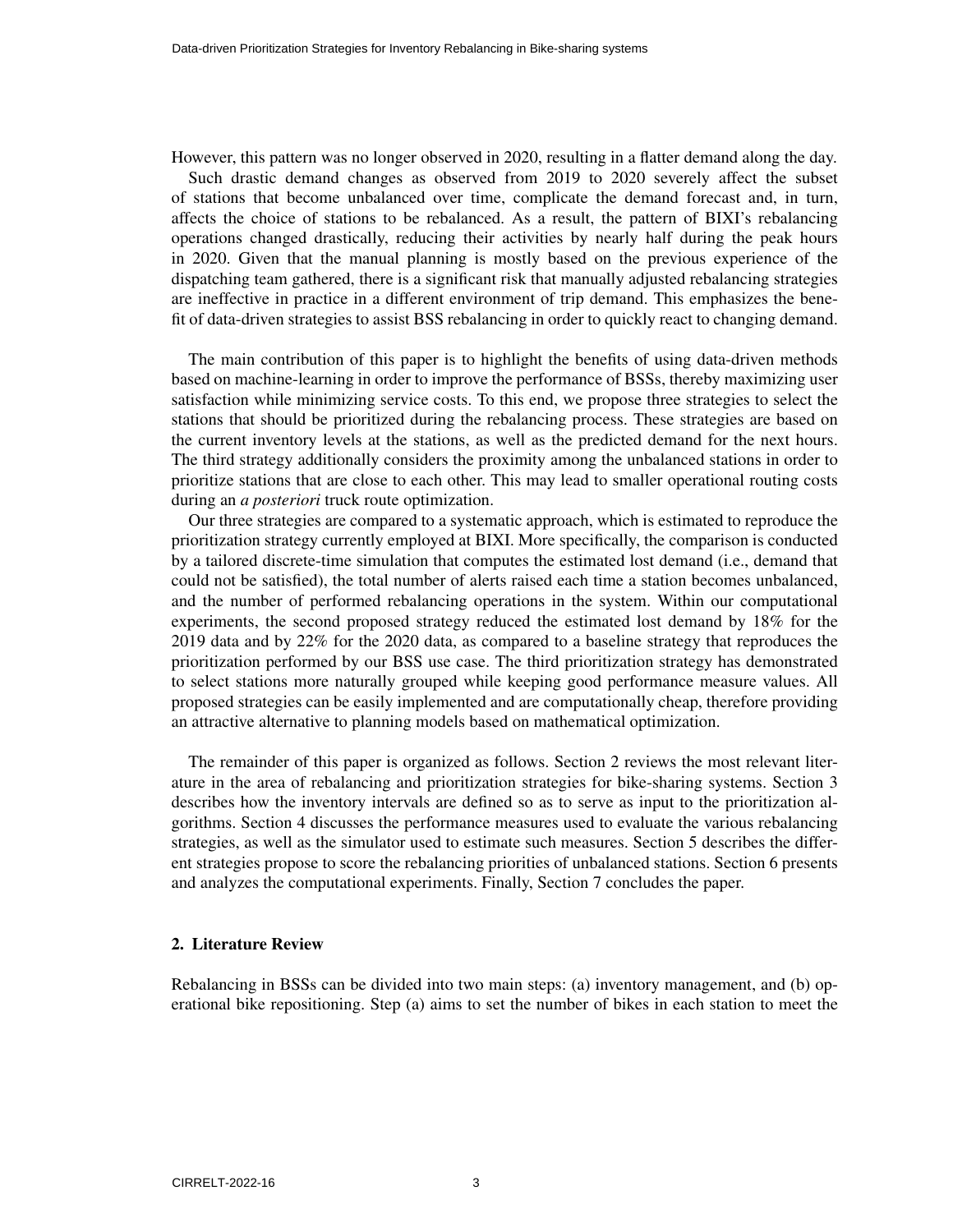predicted demand as best as possible. Step (b) focuses on the actual dispatching operations that are necessary to achieve the desired station inventory levels in order to rebalance the system.

In order to define, in step (a), the optimal inventories that are likely to provide sufficient bikes and free docks to satisfy future demand, it is necessary to forecast future demand sufficiently well. Trip demand is influenced by numerous external factors, such as the weather, the day of the week, the time of the day, land use, the location of the stations, points of interest, and social-demographic characteristics (El-Assi et al., 2017; Hampshire and Marla, 2012). Most of the proposed approaches to predict trip demand are either based on machine learning (e.g. Feng et al. (2018); Hulot et al.  $(2018)$ ; Yin et al.  $(2012)$ ) or on statistical models (e.g. Borgnat et al.  $(2011)$ ; Chen et al.  $(2016)$ ; El-Assi et al. (2017); Gebhart and Noland (2014)). These models differ from each other in terms of the predicted time horizon (hourly, daily or weekly), as well as the geographic granularity of the predictions (station-level, cluster-level or network-level).

For instance, Yin et al. (2012) and Gebhart and Noland (2014) predict the total demand in the network for each observed hour. Feng et al. (2018) and Borgnat et al. (2011) predict the total demand on a cluster-level, while Chen et al. (2016) estimate the probability that a cluster of stations becomes either completely full or empty. El-Assi et al. (2017) propose a model that estimates the future demand for each station for five periods of time along the day (morning, midday, afternoon, evening and overnight). Hulot et al. (2018) predict the hourly rentals and returns for each station, using temporal (day, day of the week, holiday, etc.) and weather (temperature, humidity, rain, etc.) features. The authors also propose a reduction technique to the trip data, improving the computational execution time and erasing outliers from the dataset. Once the demand is properly predicted, optimal inventories values can be determined. Schuijbroek et al. (2017) model the station inventory by means of a Poisson queuing system that estimates its optimal number of bikes while ensuring a given service level. In the work of Liu et al.  $(2016)$ , the demand is predicted using a  $k$ -nearest neighbors regression model in which dissimilarities are weighted by meteorological forecast features. From the predicted number of trips, target inventories are optimized in order to maximize the amount of time a station is considered balanced. For practical purposes, station-level demand predictions for shorter time-periods (such as one hour) seems preferable given that (i) the demand can drastically change from one hour to the next, and that (ii) the rebalancing process is actually planned and carried out at station-level.

Regarding the operational decision-making step (b), the works in the literature can be categorized into two classes: those that assume that rebalancing operations are performed by the users of the system (under some incentive) and those that rebalance by means of a truck fleet controlled by the operator. Chemla et al. (2013b) propose a reward mechanism to encourage users to return bikes to certain stations in the BSS. In Fricker and Gast (2016), the authors conclude that encouraging the users to return the bikes to a non-saturated station does not significantly improve the system's performance. However, they also show that the performance can be improved, by constantly stimulating users to return bikes to a nearby station with lower inventory.

In the case of dock-based BSS, as the one approached here, operator-based rebalancing via trucks has typically been modelled via mixed-integer linear programming (e.g. Alvarez-Valdes et al. (2016); Brinkmann et al. (2016); Bulhões et al. (2018); Chemla et al. (2013a); Contardo et al. (2012); Dell'Amico et al. (2014); Erdoğan et al. (2015); Lowalekar et al. (2017); Pal and Zhang (2017); Papazek et al. (2013)). These models generally aim at finding optimal truck routes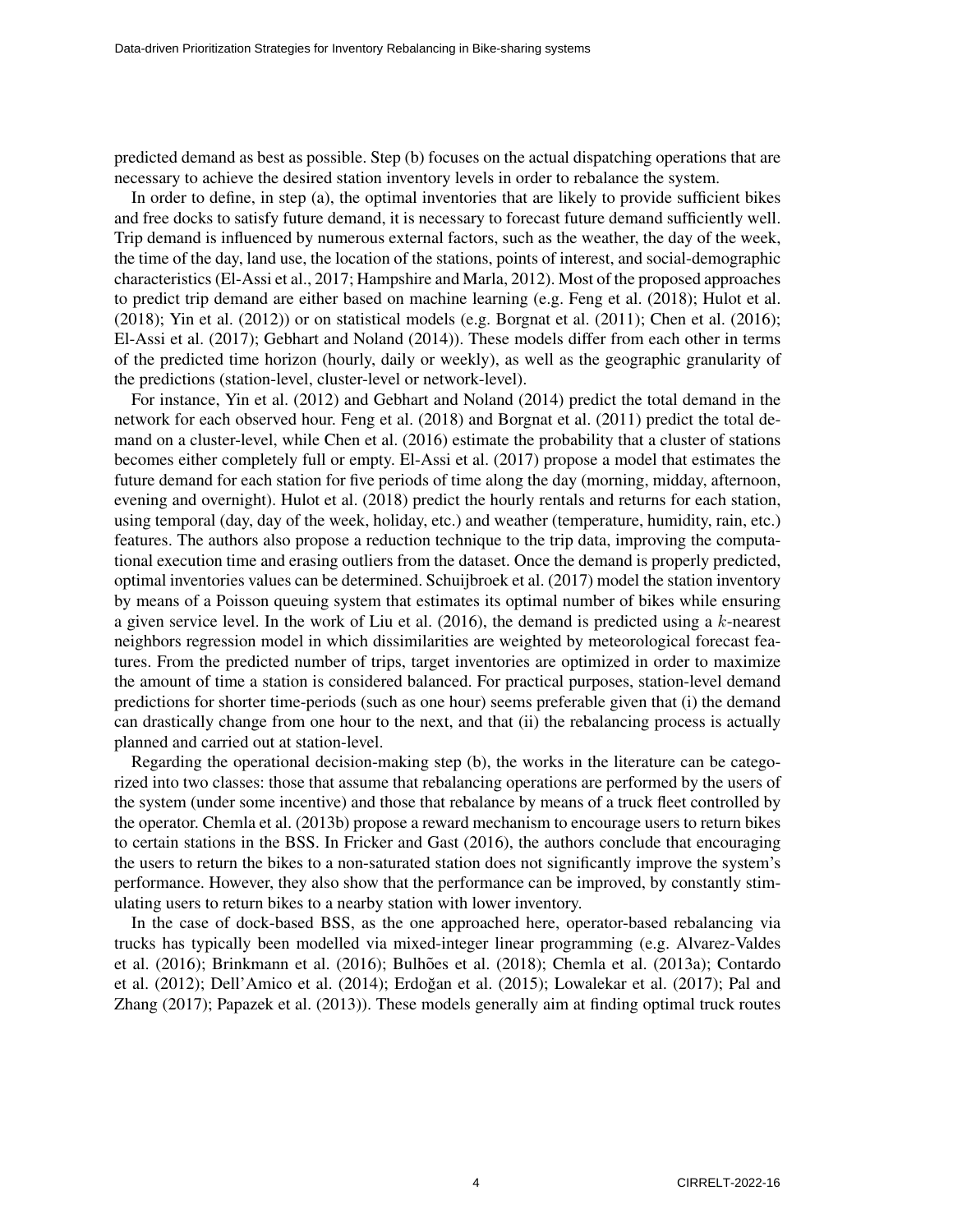to rebalance a set of stations, typically aiming to maximize customer satisfaction. The latter may be achieved by minimizing the total lost demand (see, e.g. Alvarez-Valdes et al. (2016); Contardo et al. (2012); Lowalekar et al. (2017) ), keeping station inventories close to their respective target inventories (see, e.g. Brinkmann et al. (2016); Papazek et al. (2013)) or even by optimizing several (possibly conflicting) objectives (see, e.g. Nunes et al. (2022)). Unfortunately, the use of such models in practice is rather challenging, given that the resulting optimization models tend to be hard to solve. This typically limits their use to a small number of stations, given that an intraday planning typically requires decisions within a matter of minutes. Schuijbroek et al. (2017) observe that their formulation becomes difficult to solve even for a small instances with 50 stations and 3 trucks. The authors therefore propose a heuristic that clusters stations using a maximum spanning star and then rebalance among clusters. Likewise, Ghosh et al. (2017) cluster nearby stations, and then rebalance among the clusters, where the capacity and the inventory of each cluster is given by the sum of its stations. While such an approach is improves computational feasibility, it is based on the assumption that nearby stations have similar patterns and that rebalancing within each cluster is time feasible.

Several other heuristic methods have been proposed (e.g. Lu et al. (2020); Papazek et al. (2014); Ren et al. (2020)). In particular, Vergeylen et al. (2020) propose a large neighbourhood search algorithm that optimizes the truck routes only for stations that have raised an alert to the system. An interesting characteristic of their optimization model is that such alerts have different priorities which are proportional to their importance in the objective function. The list of stations to rebalance (i.e., those that raised an alert) along with their associated priorities have to be provided as input to the optimization model.

Such approaches, based on alerts raised for stations that are prone to become unbalanced, are also easier to fit to existing practices at several BSSs, who often plan the dispatching operations based on such alerts. Nonetheless, because of limited resources in practice, planners are often required to choose a subset of the unbalanced stations. Indeed, a prior selection of stations can be very useful to scale optimization models to large BSSs by restricting the amount of stations to be actually considered.

The algorithms proposed in the next sections seek to recommend the best subset of stations to be rebalanced over a prespecified period of time (e.g. one hour). Given that these prioritization strategies are easy to implement and computed within a matter of seconds, they provide an attractive alternative to computationally expensive optimization models and can easily complement systems that perform rebalancing planning based on raised station alerts.

## 3. Inventory intervals and service levels

Keeping station inventories at specific target values is practically infeasible. BSS operators (such as BIXI Montreal) therefore often use intervals of acceptable inventory levels, referred to as *inventory intervals*. They are composed of a lower and an upper bound, as well as the target value of the interval itself, which refers to the ideal inventory for that station and is located within the lower and the upper bound. Typically, each station has its specific inventory interval defined for a specific time period, and its values may change depending on hour and day. When the inventory of a station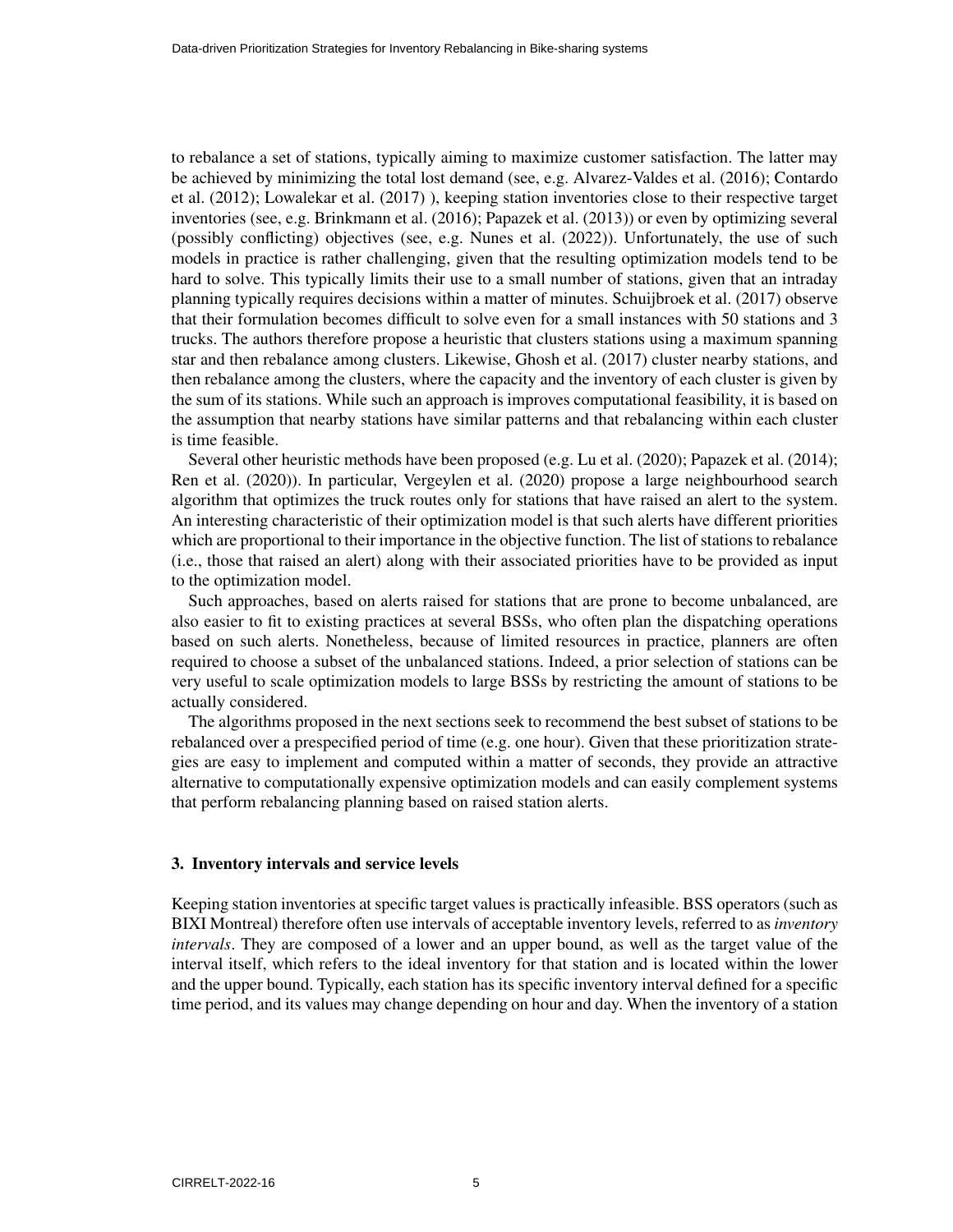

falls outside of its specified inventory interval, the station is classified as unbalanced, which in turn triggers a rebalancing alert.

Fig. 2: Trade-off between the number of alerts and lost demand when defining inventory intervals.

Inventory intervals have a major impact on the quantity of lost demand, on the number of raised alerts and ultimately, on the total number of rebalancing operations. For example, narrow intervals generate more alerts, but tend to keep the inventory closer to its target value, which in turn, decreases the likelihood of lost demand (see Figure 2, left). In contrast, wide inventory intervals create fewer alerts, but at the expense of keeping the inventory farther from its target values, which may increase the number of lost demand (see Figure 2, right). Defining inventory intervals that make this delicate trade-off in order to maximize system performance over the entire day is therefore a sensitive challenge.

Hulot et al. (2018) propose a model that automates the creation of inventory intervals using demand prediction based on historical trips, weather and temporal data. The model first predicts future demand and then computes the appropriate service levels that translate into inventory intervals. The first part aims at predicting as accurately as possible the hourly rental and return demand for each station. Among the tested machine learning models, the best regression performance was obtained by a gradient boosted tree (GBT). As our objective is to provide a prioritization ranking among all stations throughout the day, we adapt the GBT model in order to predict future demand. As such, the prioritization strategies presented in this paper (see Section 5) take the station-level demand prediction as an input. In the following, we will briefly review the concepts proposed by the predictive model.

After forecasting the demand for each station, the model computes its *service level*, which is defined as the ratio between the estimated number of realized trips and the total trip demand at that station. The inventory of the stations is modelled as an M/M/1/K queue, whose parameters are the time between the rentals, the time between the returns, the number of servers (here, a single station) and the maximum capacity of the server (i.e., the total number of docks  $C_s$ ). Since the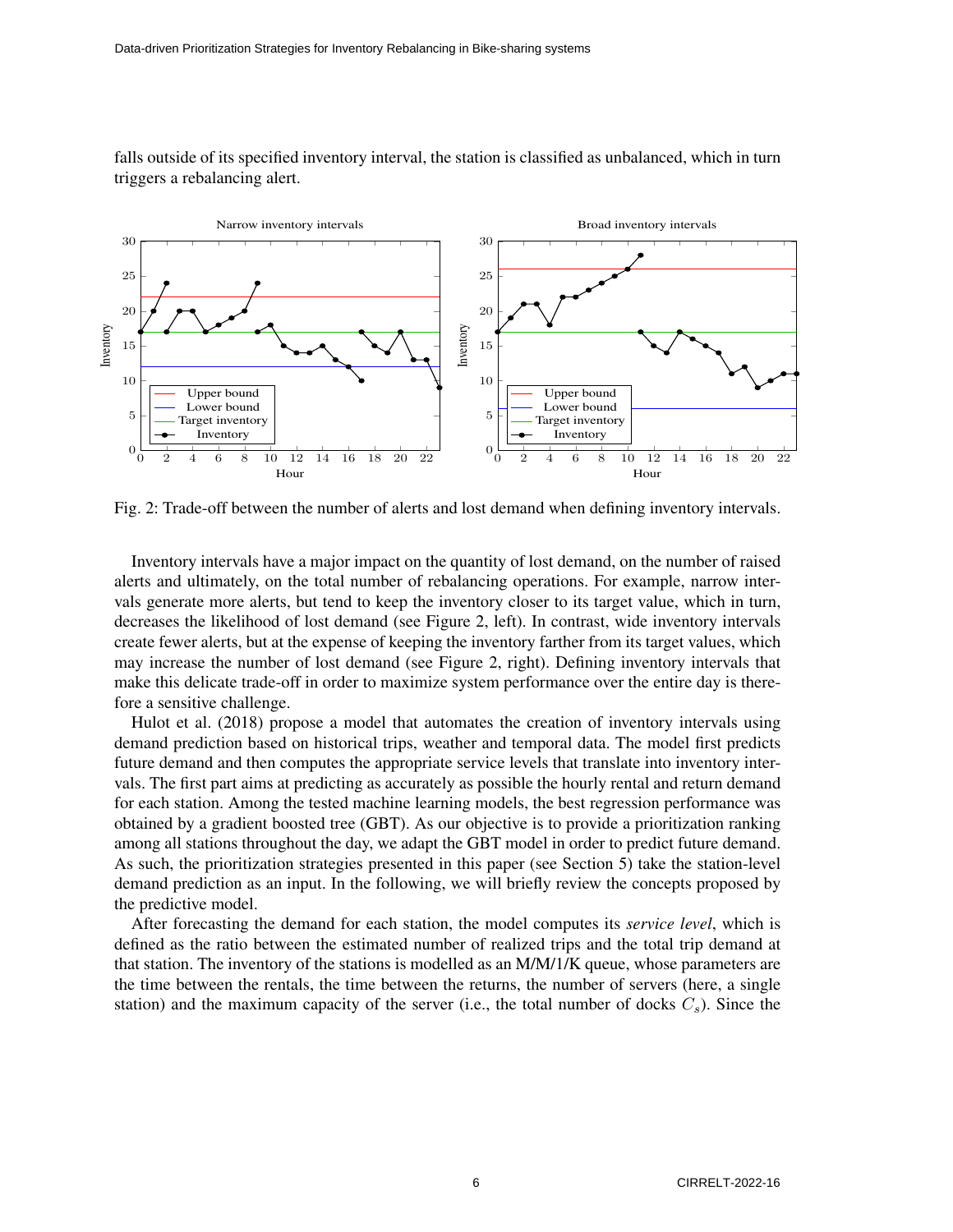authors assume that the trips are described by a Poisson distribution, the times between rentals and returns follow exponential distributions. Thus, given a station  $s$  with initial inventory  $f$ , a time period  $T$ , and the parameters mentioned above, the rental and the return service levels are computed as:

$$
SL_{rental}(f, s, T) = \frac{\int_0^T \mu_s(t)(1 - p_s(f, 0, t))dt}{\int_0^T \mu_s(t)dt}
$$
\n(1)

$$
SL_{return}(f, s, T) = \frac{\int_0^T \lambda_s(t)(1 - p_s(f, C_s, t))dt}{\int_0^T \lambda_s(t)dt},
$$
\n(2)

where  $p_s(f, N, t)$  is the probability that the station s has N bikes at time t, assuming that it had f bikes at time 0, and  $\mu_s(t)$  (resp.  $\lambda_s(t)$ ) is the expected demand at time t at station s for renting (resp. returning) bikes. The conservative overall service level is then defined as:

$$
SL(f, s, T) = \min\{SL_{rental}(f, s, T), SL_{return}(f, s, T)\}.
$$
\n(3)

The authors of Hulot et al. (2018) also introduce a hyperparameter  $\alpha$  to prioritize either rentals or returns. This hyperparameter increases the flexibility of the model by adjusting service level computation to periods of the day during which the rental demand is higher than the return demand, and vice-versa. The overall service level parametrized by  $\alpha$  is then computed by:

$$
SL_{\alpha}(f,s,T) = \min\{\alpha SL_{rental}(f,s,T), (1-\alpha) SL_{return}(f,s,T)\}.
$$
\n(4)

Thus,  $\alpha > 0.5$  emphasizes bike returns, while  $\alpha < 0.5$  emphasizes rentals.

We observe that the minimum and maximum service levels for a station  $s$  in a time period  $T$ depend on the initial inventory at time 0, and are given by:

$$
SL_{min}(s,T) = \min_{f \in \{0,\dots,C_s\}} (SL_{\alpha}(f,s,T)),
$$
\n(5)

and

$$
SL_{max}(s,T) = \max_{f \in \{0,\dots,C_s\}} (SL_{\alpha}(f,s,T)).
$$
\n(6)

In order to establish a threshold  $\Omega$  for the acceptable service level for a station s in time period T, we compute:

$$
\Omega(s,T) = SL_{min}(s,T) + \beta(SL_{max}(s,T) - SL_{min}(s,T)),\tag{7}
$$

where the hyperparameter  $\beta$  controls how exigent the operator is about the network. A small value of β approximates the threshold  $\Omega(s, T)$  to the minimum service level, while a large β brings the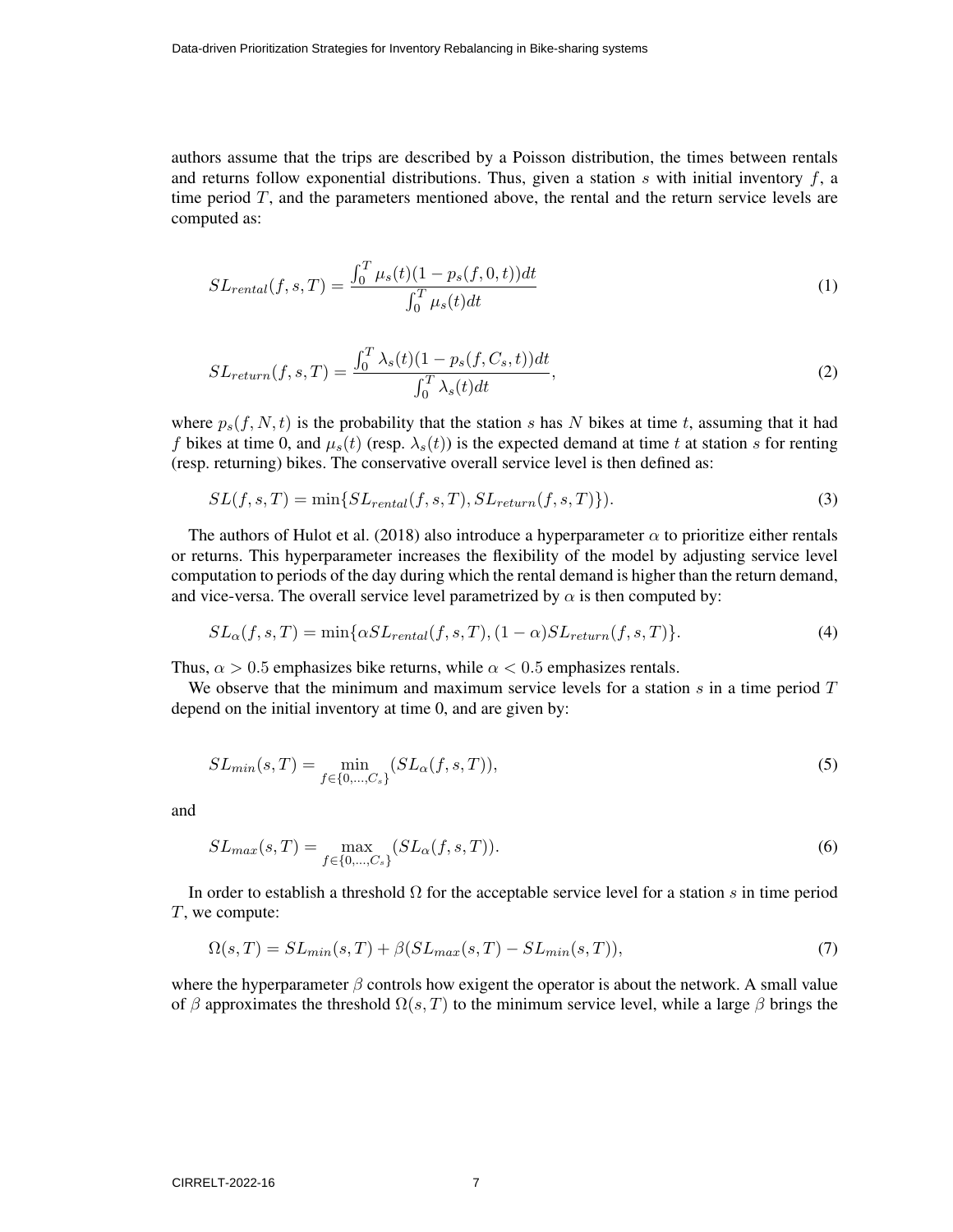threshold  $c(s, T)$  closer to the maximum service level.

The inventory interval for station  $s$  for time period  $T$  is then calculated as follows:

$$
\mathcal{I}(s,T) = \{ f \in \{0, ..., C_s\} | SL_{\alpha}(f,s,T) \ge \Omega(s,T) \}
$$
\n(8)

Finally, the target value for a station s for a time period T is equal to the inventory value  $f \in$  $\mathcal{I}(s,T)$  for which  $SL_{\alpha}(f, s, T)$  is largest.

## 4. Measuring BSS performance via simulation

Operators of dock-based BSSs evaluate the performance of their rebalancing operations mainly using three measures: the number of raised alerts, the number of rebalancing operations carried out and the ability of satisfying rental and return demand. The number of raised alerts indicates how often stations have been classified as unbalanced. The number of rebalancing operations typically depends on the raised alerts and impacts the operating costs. Finally, the results of the previous two elements is the number of rental and return requests that could not be satisfied, also referred to as *lost demand*, which directly affects customer satisfaction. In this section, we will explore how we may estimate these three measures in order to classify the performance of a rebalancing strategy, which in this paper, is given by a systematic strategy to prioritize stations. To this end, we first review in Section 4.1 the inventory simulator propose by Hulot et al. (2018). Given that this simulator assumes the worst-case inventory given by the lower and upper bound of the stations inventory intervals, its outcome is useful to rank different rebalancing strategies, but the estimated performance measures are likely to be less accurate. We therefore propose a more realistic simulator in Section 4.2, which simultaneously computes the number of alerts, demand losses and rebalancing operations. This enables us to update the estimated inventory intervals depending on the prioritization strategy for the rebalancing operations in a rolling-horizon fashion and obtain a more realistic estimate of the three aforementioned performance measures.

#### *4.1. Inventory simulator based on worst-case inventory levels*

Hulot et al. (2018) propose two distinct ways to estimate the number of alerts raised by an BSS as well as the lost demand of trips. To compute the first, their estimation assumes that the bike inventories of all stations start at their target values, and that the operator has unlimited rebalancing capacity. Then, at each hour, the inventory of the stations is updated according to the amount of rented and returned bikes. Whenever the inventory of a station lies outside its inventory interval, an alert is generated and a truck is dispatched to restore the inventory of that station to its target value for the next hour.

Computing lost demand is, however, more challenging because it is usually related to unobserved data (Tan and Karabati, 2004). That is, there is no information about how many commuters wanted to rent or return a bike at a specific station, but could not due to starvation (i.e, no bikes available) or due to congestion (i.e., no empty docks available). Besides, it is common for the com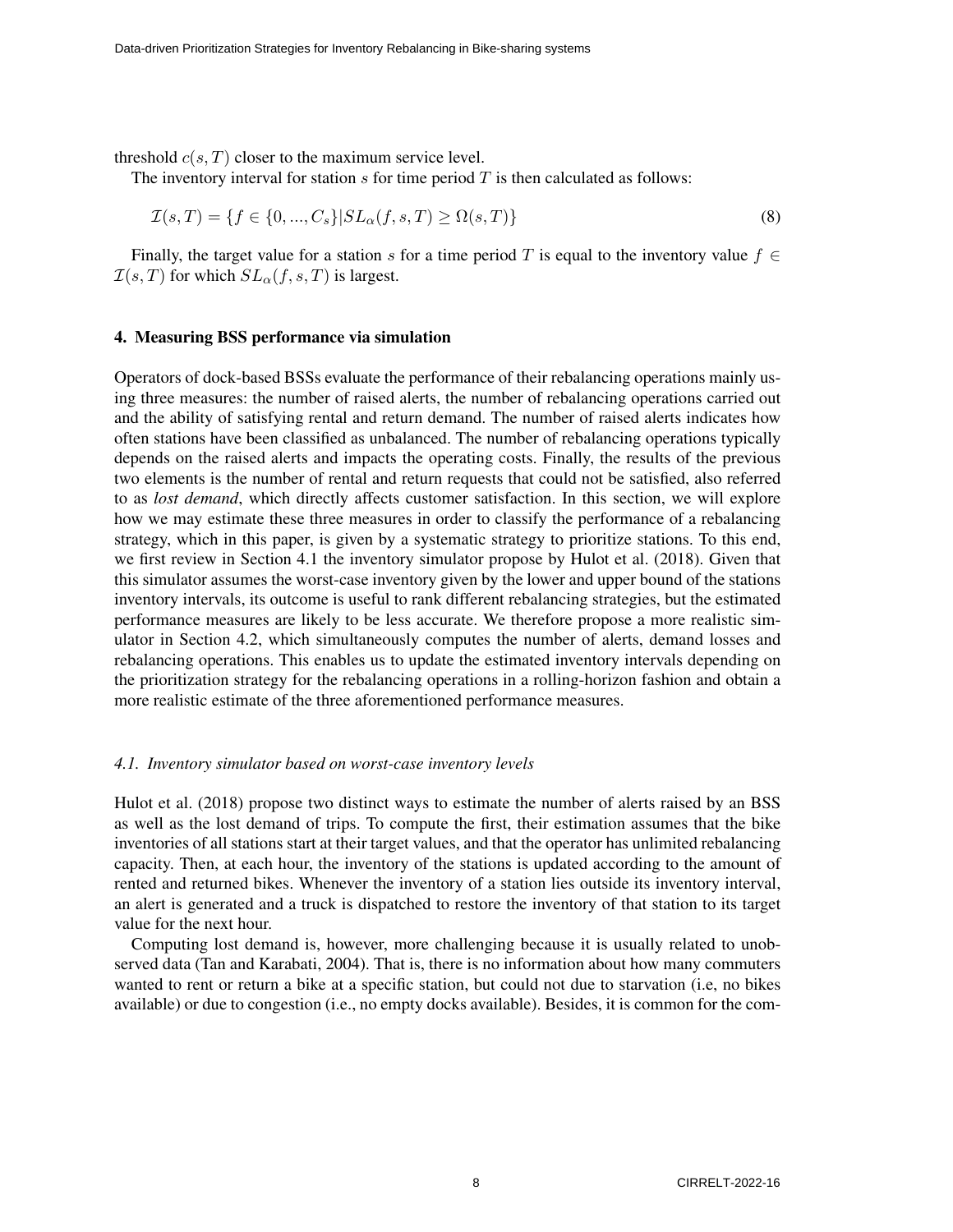muters to substitute an unavailable station by others, masking its lost demand and increasing the demand in its nearby stations. Hulot et al. (2018) propose to estimate the lost demand considering a worst-case scenario which computes the lost demand considering that the inventory of a station is always at its maximum value for returns, and at its minimum value for rentals. For example, assume that the interval's lower bound for a given station is 3 and that 5 commuters want to rent a bike at a given hour. The estimated lost rental demand is then computed as  $\max\{0, 5 - 3\} = 2$ . Likewise, if we assume an upper bound of 12 for a station having 15 docks, and that 6 commuters want to return a bike, the estimated lost return demand is computed as  $\max\{0, 6-(15-12)\} = 3$ .

While the outcome of such a simulation may be useful to provide an approximate ranking among different rebalancing strategies, in practice, the assumption of station inventories at their interval bounds is rather conservative and may rarely occur. We propose next a more realistic inventory simulation that takes into consideration the actual operator's rebalancing capacity, as well as the estimated inventory level at each station.

#### *4.2. Inventory simulator based on expected inventory level*

In view of the shortcomings exposed above, we developed a new simulation tool to compute the number of raised alerts, lost demand and rebalancing operations in simulated BSSs. Our simulation takes into account the constraints of the bike-sharing systems regarding the number of stations that can be rebalanced throughout each time period (in our case, each hour). As a consequence, at each time period, only a subset of unbalanced stations can be rebalanced and have their inventory intervals set back to their respective target value.

Algorithm 1 presents the pseudo-code of the simulator. The algorithm receives input matrices containing the inventory intervals' lower bounds (lower), upper bounds (upper) and target values (target) for all stations and all simulated time periods. These matrices are pre-computed as by equation (8). Further input parameters include the demand matrices for rentals and returns at each station and for each time period, the vector of available docks at each station ( $\#clocks$ ), and a variable representing the operator's rebalancing capacity (*rebalancing capacity*), referring to the number of stations that can be rebalanced.

The simulator first initializes the station inventories to their respective target value. At each subsequent time period, their inventories are updated according to the expected rental and return demand. The simulation starts with a loop in lines 1-7 that iterates over the stations to initialize the current inventories  $(inventory)$  and the accumulator variables for the number of alerts (alerts returns and alerts rentals), and lost demand (alerts rentals and lost returns). As well, in line 8, the variable *rebalancing ops*, that stores the number of rebalancing operations done so far in the simulated time period, is initialized. Next, the algorithm iterates over the simulated hours of the considered time period in lines 9-33. It assumes an empty set of *unbalanced* stations at the beginning of each simulated hour. In the loop of lines 11-25, the algorithm proceeds by updating the inventory of each station  $s$  in line 12. If the inventory of  $s$  is above its upper bound in line 13 a return alert is raised. On the contrary, if the inventory of  $s$  is below its lower bound in line 16 a rental alert is raised. In both cases, the station  $s$  is added to the set of unbalanced stations. Likewise, lost demand is computed in lines 20-24 if the inventory of  $s$  lies below 0 or above its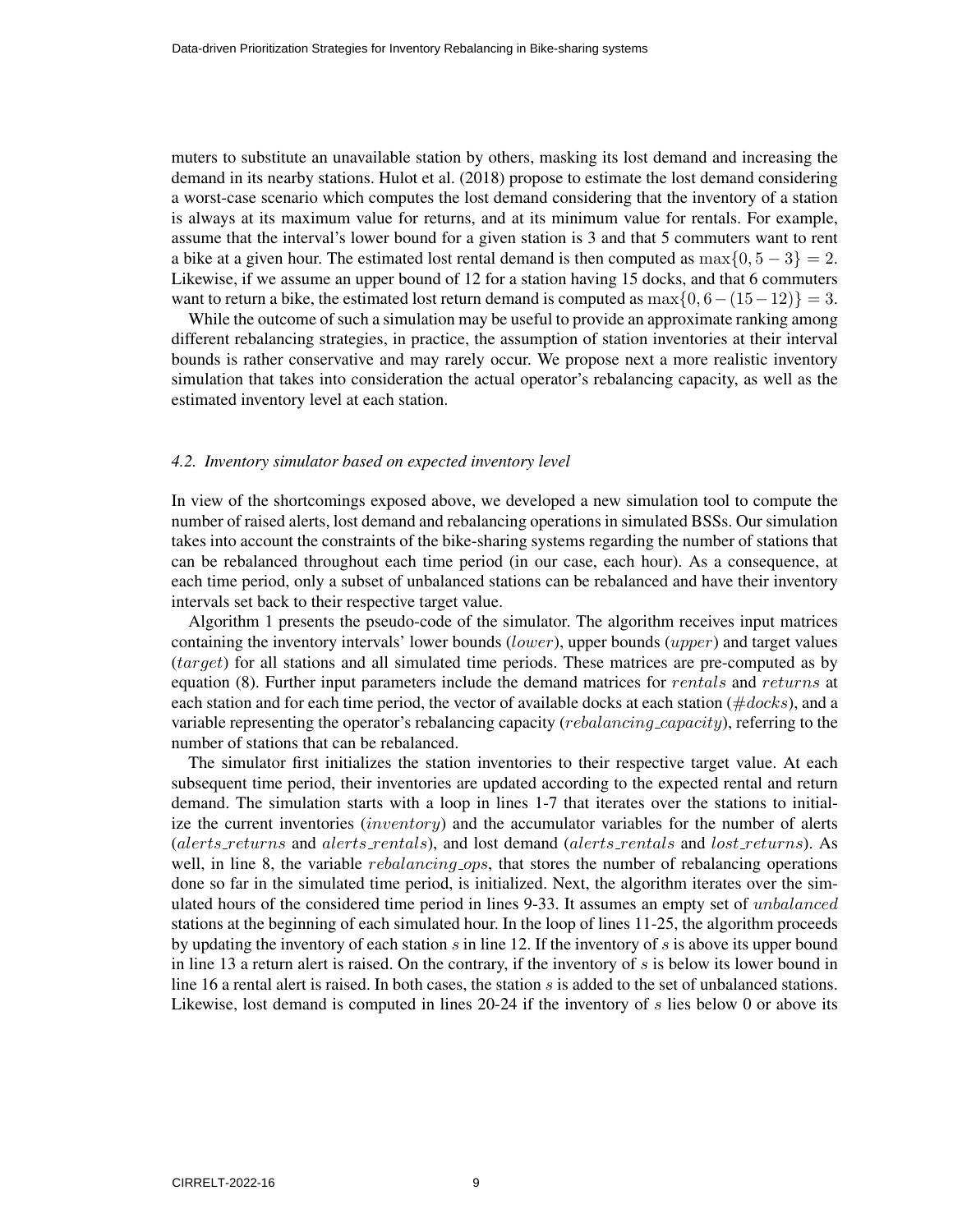number of docks.

After iterating over all the stations, the algorithm calls the function PRIORITIZE in line 26 that sorts all the unbalanced stations according to their priority. Then, in lines 27-31, the inventory of the prioritized stations are rebalanced to their target values up to the system's rebalancing capacity. In the sequel, line 32 updates the number of performed rebalancing operations during the simulation. Finally, the algorithm returns in line 33 information about the number of raised alerts, lost demand and total rebalancing operations, which are used to assess the performance of the system.

## 5. Prioritizing strategies for unbalanced stations

As discussed in the previous sections, the rebalancing capacity available to the system operator may not be sufficient to rebalance all stations that have raised an alert. Figure 3 shows BIXI's estimated hourly rebalancing capacity, as well as the average daily number of rental and return alerts raised at BIXI's stations, at each hour, for weekdays in July and August 2019 (left) and 2020 (right). Here, the number of rental and return alerts have, most of the time, been significantly superior to the BIXI's rebalancing capacity (about 46 stations in 2019 and about 22 stations in 2020).



Fig. 3: Maximum rebalancing capacity and average daily number of alerts raised by BIXI's stations at each hour during weekdays in July and August 2019 and 2020.

Operators typically follow a systematic approach how to prioritize stations for rebalancing among those that have raised an alert, which we here refer to as *rebalancing strategies*. In the following, we will first review the prioritization strategy currently in place at BIXI in Section 5.1. In the remaining three sections, we then propose three data-driven prioritization strategies, which explicitly consider data such as the current and future demand, station inventory and location.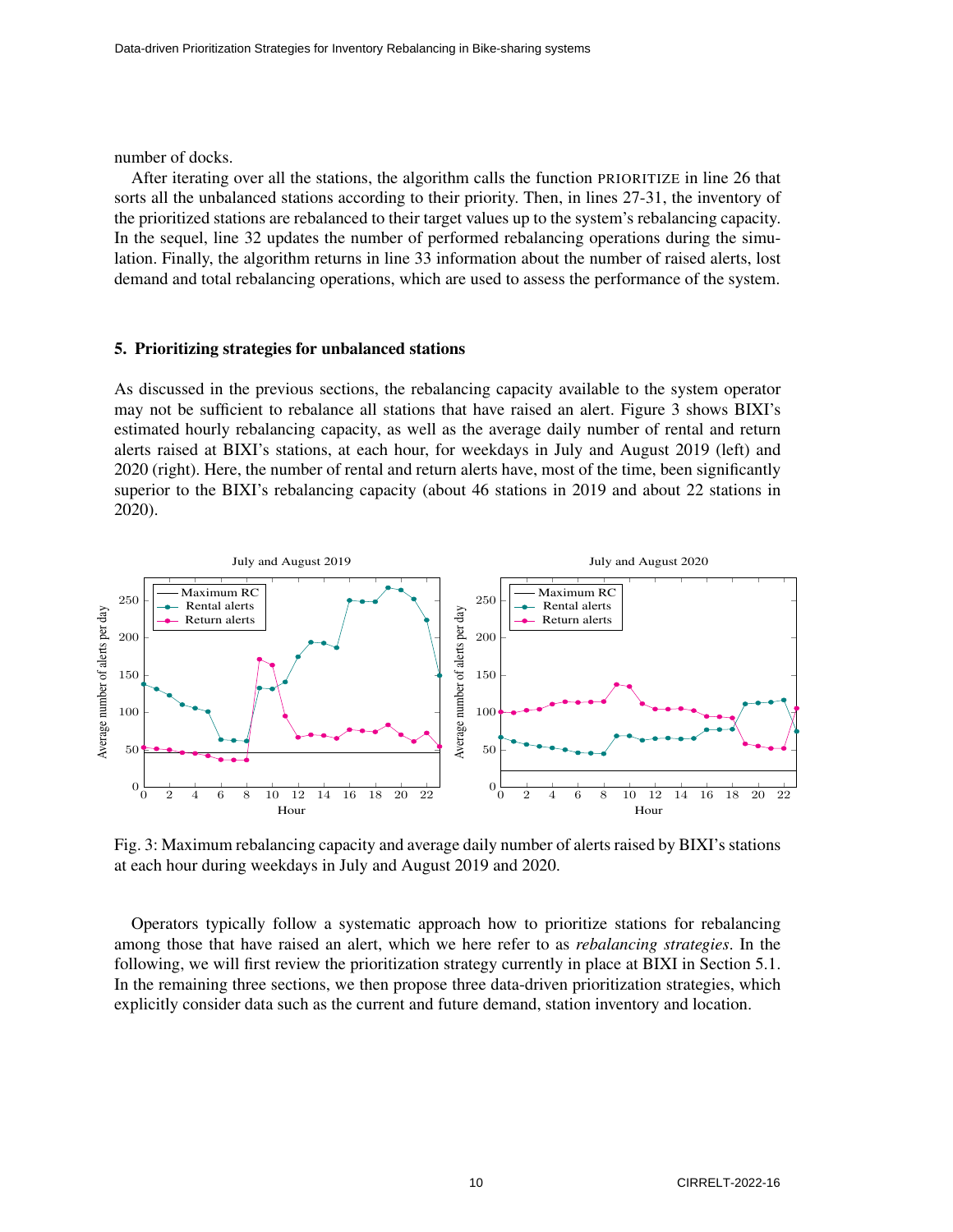## Algorithm 1 Simulation algorithm to compute alerts and lost demand

Input:target,lower,upper,returns,rentals,#docks,rebalancing capacity

```
1: for each station s do
 2: inventory[s] \leftarrow target[s, 0]3: alerts\_returns[s] \leftarrow 04: alerts\_rentals[s] \leftarrow 05: lost\_returns[s] \leftarrow 06: lost\_rentals[s] \leftarrow 07: end for
 8: rebalacing\_ops \leftarrow 09: for each simulated hour h do
10: unbalanced \leftarrow \emptyset11: for each station s do
12: inventory[s] \leftarrow inventory[s] + returns[s, h] - rentals[s, h]13: if inventory[s] > upper[s, h] then
14: alerts\_return[s] \leftarrow alerts\_returns[s] + 115: unbalanced ← unbalanced \cup {s}
16: else if inventory[s] < lower[s, h] then
17: alerts\_rentals[s] \leftarrow alerts\_rentals[s] + 118: unbalanced ← unbalanced \cup {s}
19: end if
20: if inventory[s] > #docks[s] then
21: lost\_returns[s] \leftarrow lost\_returns[s] + (inventory[s] - #docs[s])22: else if inventory |s| < 0 then
23: lost\_rentals[s] \leftarrow lost\_rentals[s] - inventory[s]24: end if
25: end for
26: prioritized_stations \leftarrow PRIORITIZE(unbalanced,inventory,lower,upper,h)
27: \#rebalanced \leftarrow 028: while \#rebalanced < min{|prioritized_stations|, rebalancing-capacity} do
29: inventory[prioritized_stations[#rebalanced]] \leftarrow target[prioritized_stations[#rebalanced], h]
30: \#rebalanced \leftarrow \#rebalanced + 131: end while
32: rebalacing\_ops \leftarrow rebalacing\_ops + \#rebalanced33: end for
34: return alerts_returns, alerts_rentals, lost_returns, lost_rentals, rebalancing_ops
```
## *5.1. BIXI's prioritization strategy*

BIXI uses a systematic approach to select the subset of unbalanced stations that should be prioritized for rebalancing operations. Their approach is summarized by the flowchart<sup>3</sup> in Figure 4. The

<sup>3</sup>The presented flowchart was obtained after several exchanges with BIXI's planners. As such, it is not an official representation of BIXI's decision-making process.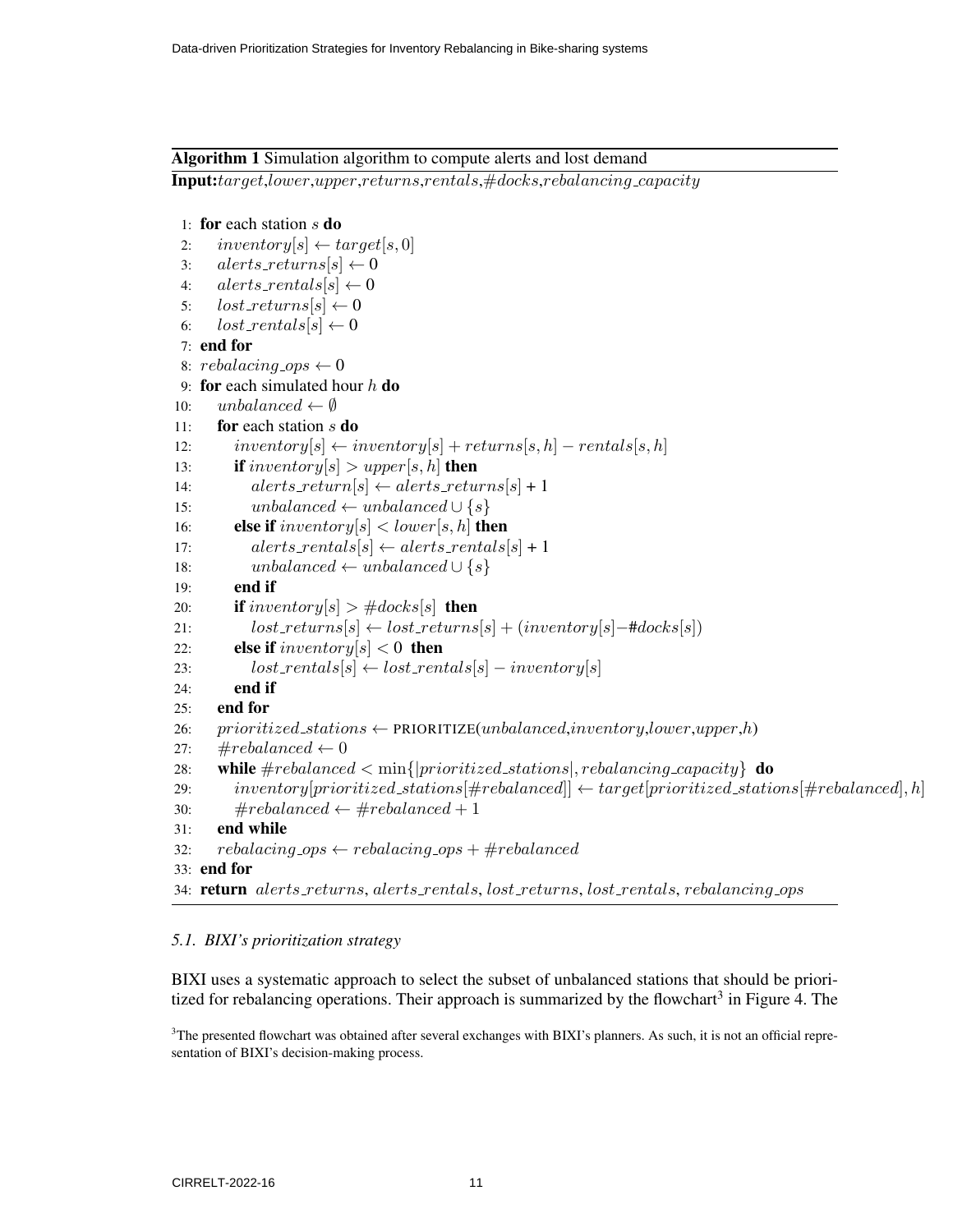approach can be divided into three parts. First, stations are classified as *critical*, if they are either completely empty (or completely full) and for which all neighbouring stations within a radius of 600 meters are also completely empty (or completely full)<sup>4</sup>. In this case, a lack of available bikes or empty docks at the current or surrounding stations would result in lost demand. If the number of critical stations is larger than (or equal to) the maximum rebalancing capacity  $N$ , the  $N$  critical stations that are the closest to a metro station are rebalanced  $5$ . If the number of such stations is larger than the remaining rebalancing capacity, the second part of the approach rebalances stations that are considered non-critical, but are close to a metro station (specifically, within a reach of 600 meters). If the remaining rebalancing capacity is smaller than the number of such stations, those that are closest to a metro station will be prioritized. Otherwise, all of those stations will be rebalanced and the rebalancing capacity remaining thereafter will be allocated in the third part. This final part considers all remaining unbalanced stations that are within a reach of 600 meters from any stations that have already been selected for rebalancing. This condition aims at leveraging trucks that will already be sent close to such stations. Among those, stations are prioritized that have the most unbalanced inventory.

Note that this prioritization strategy may disregard a certain amount of unbalanced stations (i.e. stations that raised an alert) in case they do not meet the established conditions.

## *5.2. Prioritization strategy based on inventory forecasting*

The first prioritization algorithm we propose, denoted  $Pa<sub>1</sub>$ , selects stations for rebalancing taking into consideration the current station inventories, provided as input, and the expected demand, which is obtained by the regression model of Hulot et al. (2018). We predict the inventory of each station s in the network for the next hour  $h + 1$  as follows:

$$
pred\_inventory[s, h + 1] = inventory[s] + pred\_returns[s, h] - pred\_rentals[s, h], (9)
$$

where  $pred\_rentals[s, h]$  and  $pred\_returns[s, h]$  are, respectively, the expected demand for the number of rentals and returns at s during the simulated hour h, and inventory [s] refers to the current number of bikes available at s.

Note that (9) can also be extended to predict inventories for subsequent hours in advance as well. For that, it suffices to predict bike demands for the hours of the considered time period.

Then, for each station  $s$  in the system, the algorithm computes two indices

$$
bikes^{-}[s] = \max\{0, -pred\_inventory[s, h+1]\}\tag{10}
$$

<sup>4</sup>The radius of 600 meters is defined by BIXI based on the fact that an average person may walk this distance within 10-15 minutes, which is the time that BIXI considers acceptable for a commuter to walk seeking to be served.

<sup>5</sup>If the number of critical stations equals the (remaining) rebalancing capacity, all stations are rebalanced without sorting.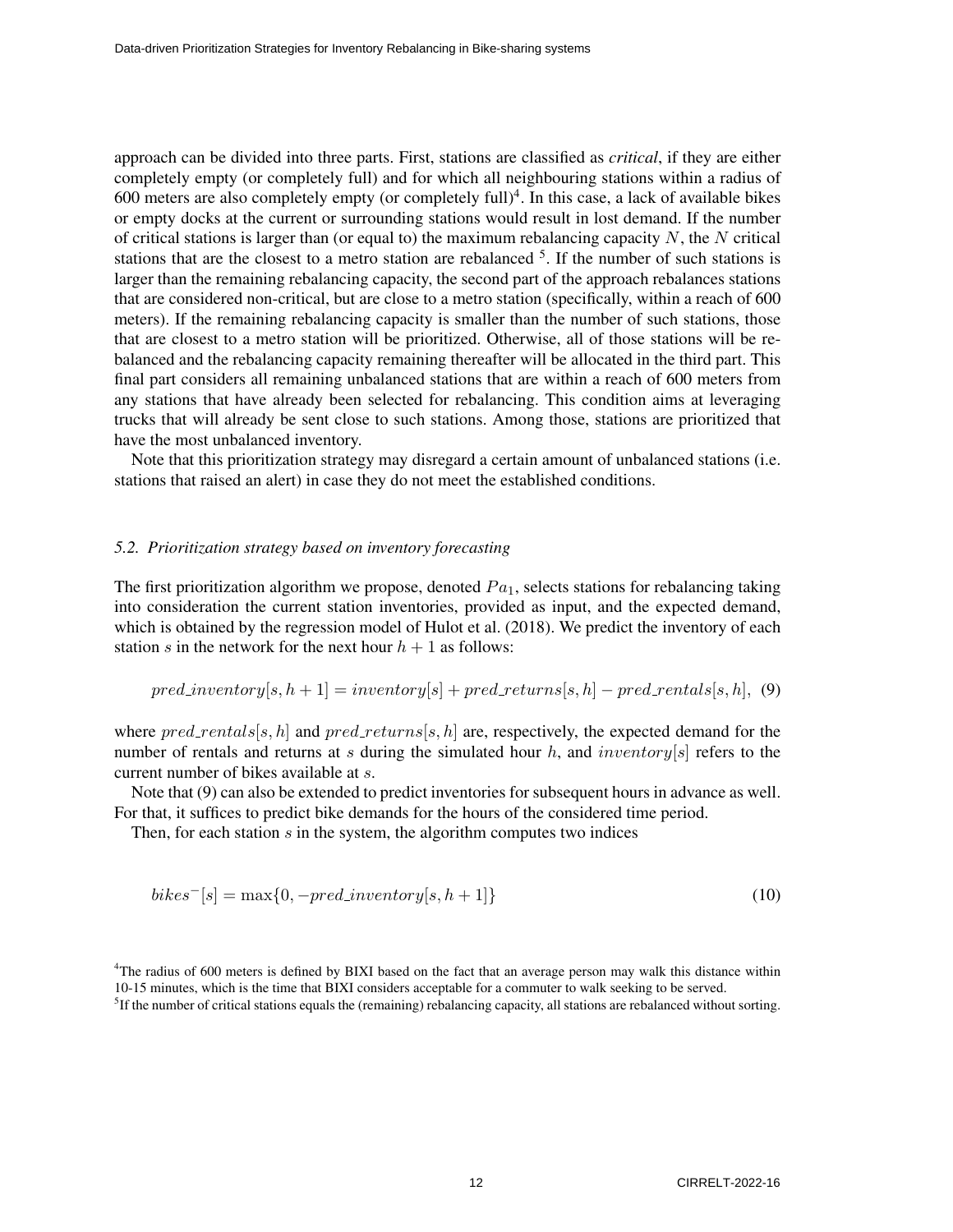

Fig. 4: Flowchart of BIXI's prioritization strategy.

and

$$
bikes+[s] = \max\{0, pred_inventory[s, h+1] - #docs[s]\},
$$
\n(11)

which represent the predicted inventory shortfall and surplus, respectively. By definition, only one of the two indices bikes−[s] and bikes+[s] can assume a value larger than 0. Finally, a prioritization score, denoted  $priority_1$ , is computed as:

$$
priority1[s] = max{bikes-[s], bikes+[s]}.
$$
\n(12)

Hence, strategy  $Pa_1$  prioritizes stations for which a loss of demand is predicted for the next hour(s). The stations are therefore prioritized in non-increasing order according to their predicted inventory shortfall or surplus.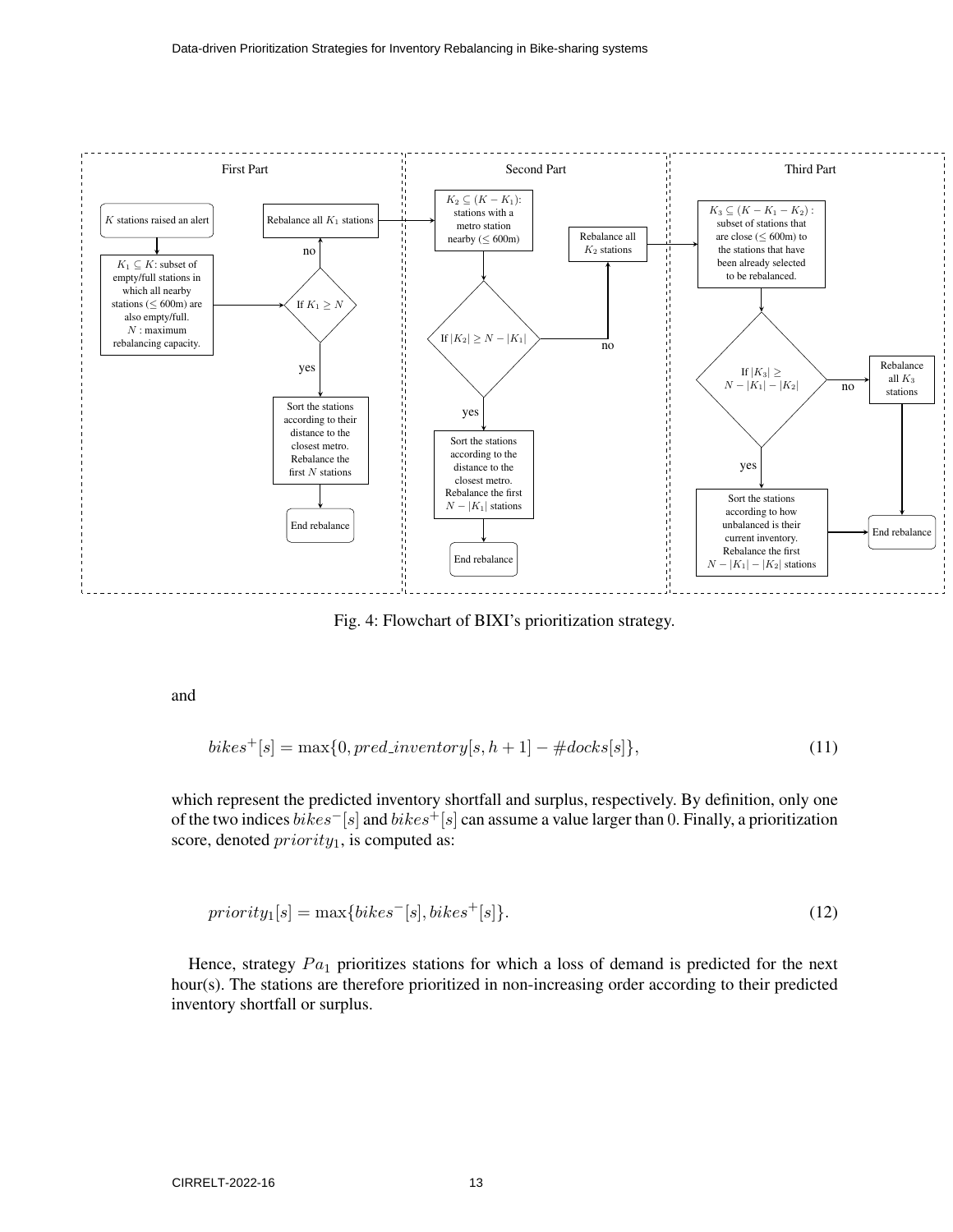#### *5.3. Prioritization strategy using inventory intervals*

The second prioritization algorithm we propose, denoted  $Pa_2$ , is less conservative than  $Pa_1$ . Instead of giving a high prioritization score to stations whose inventories are predicted below 0 or above its dock capacity, this strategy prioritizes according to the deviation of the station's inventory from its inventory interval, as defined by (8). Therefore, indices (10) and (11) are replaced by:

$$
bikes_{\mathcal{I}}^{-}[s] = max\{0, lower[s, h] - pred_inventory[s, h+1]\}
$$
\n(13)

and

$$
bikes_{\mathcal{I}}^{+}[s] = max\{0, pred_inventory[s, h+1] - upper[s, h]\}.
$$
\n(14)

The final priority score provided by  $Pa<sub>2</sub>$  is then computed as:

$$
priority2[s] = max{bikesT-[s], bikesT+[s]}.
$$
\n(15)

As a result,  $Pa<sub>2</sub>$  prioritizes stations that are expected to raise an alert within the next hour. These stations are therefore sorted in non-increasing order according to how much their predicted inventories deviate from their inventory interval bounds.

#### *5.4. Prioritization strategy based on neighbourhood*

Our third prioritization algorithm, denoted  $Pa<sub>3</sub>$ , proposes a modification to the priority score computed by  $Pa_2$  and favours the rebalancing of neighbouring stations. Thus,  $Pa_3$  is expected to result in geographically more compact and thus less costly (and faster) dispatching routes, grouping together nearby stations.

Let us define  $\mathcal{N}^s$  as the index set of all stations within a radius of 600 meters from station s. The priority score computed by  $Pa_3$ , denoted  $priority_3$ , is then given by:

$$
priority_3[s] = \begin{cases} \gamma \times priority_2[s] + (1 - \gamma) \times \frac{\sum_{s' \in N^s, s' \neq s} priority_2[s']}{|N^s|}, & \text{if priority}_2[s] > 0\\ priority_2[s], & \text{otherwise.} \end{cases}
$$
\n(16)

The hyperparameter  $\gamma$  controls the weight of the neighbourhood inventory information on the computation of the priority score. By using  $\gamma < 1$ , the priority score computed by  $Pa<sub>3</sub>$  for a station s takes also into consideration the priority scores of its neighbouring stations. As  $\gamma$  approaches 0, those scores tend to prevail in (16), prioritizing stations surrounded by others that raised an alert to the system.

In all the proposed prioritization algorithms, stations are sorted in non-increasing order of their computed priority scores, and are then returned by function PRIORITIZE (see pseudo-code of Al-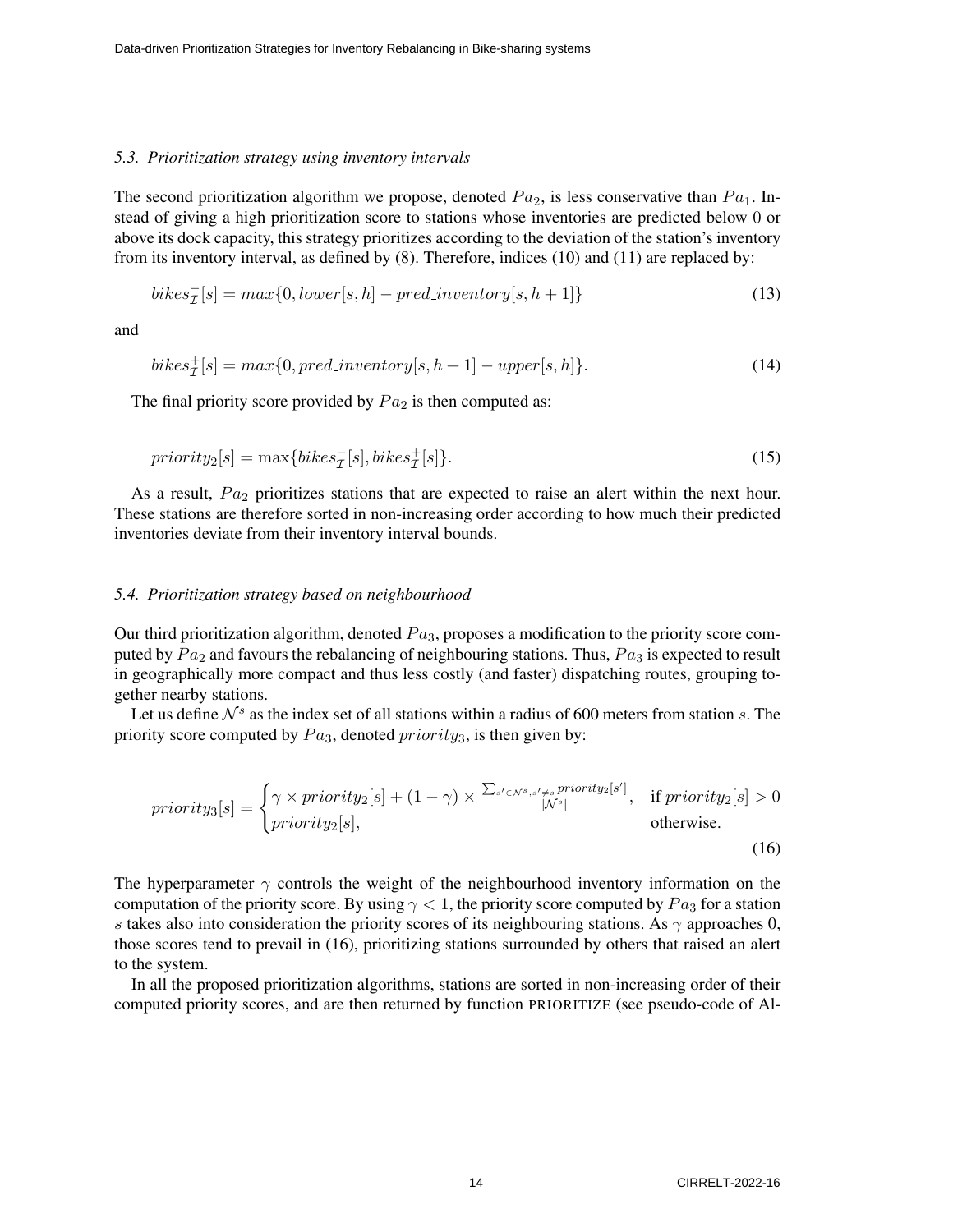gorithm 1). Stations with a priority score of 0 are simply discarded and, in the case where stations have the same score, they are sorted based on their proximity to their closest metro station.

#### 6. Computational experiments

We now report on computational experiments that were carried out to evaluate the performance of the various prioritization strategies. We first present the details of the dataset used in our study. In the sequel, we discuss the selection of the hyperparameters  $\alpha$  and  $\beta$ , used to define inventory intervals, as well as  $\gamma$ , used by prioritization algorithm  $Pa_3$ . We then compare the estimated system performance induced by the different prioritization algorithms by means of lost demand, the number of raised alerts and the number of performed rebalancing operations. Finally, we assess  $Pa<sub>3</sub>$  with respect to the clustering property of its prioritized stations.

## *6.1. Data set*

The dataset used in the experiments contains hourly information regarding time, weather, trips and stations. The time features hold temporal data such as the hour, day, holiday and the day of the week. The weather features store information such as temperature, wind speed, relative humidity, etc. The trip features are composed by the number of bike rentals and returns observed at each station of the network. At last, the stations features contain information regarding the geographical location of each station, as well as their corresponding number of docks. Time and weather features were collected from https://climate.weather.gc.ca (except for the holiday feature that was manually collected), while trip and station features were both provided by BIXI-Montreal. More details about the importance of the different features for the GBT used here can be found in Hulot (2018).

The dataset was split between training, validation, and test datasets. The training data was used to fit the machine learning model parameters. The validation dataset was used to tune the hyperparameters used by the prioritization algorithms. Finally, the test dataset was used to provide an unbiased performance evaluation of the different prioritization strategies.

Because of a large observed discrepancy in the frequency and the behaviour of trips in 2020, caused by the COVID-19 pandemic, we used different strategies for selecting the dataset for each simulated season. For the 2019 tests, the training dataset contains data from April 2018 to June 2019, minus the months during which BIXI is out of service (i.e., December, January, February and March). The validation dataset is composed of data from the first halves of July and August 2019, and the test dataset uses data from the second halves of July and August 2019. We opted to divide both July and August into validation and test datasets so that the model is less sensitive to demand changes observed between consecutive months.

Note that the physical network of BSSs typically changes over time, which makes it often difficult to use data linked to a specific station ID over longer periods of time. We therefore do not use data from 2017 and before, since a large number of BIXI stations changed their location and/or their capacity without changing their IDs in the provided databases after 2017. We have also ob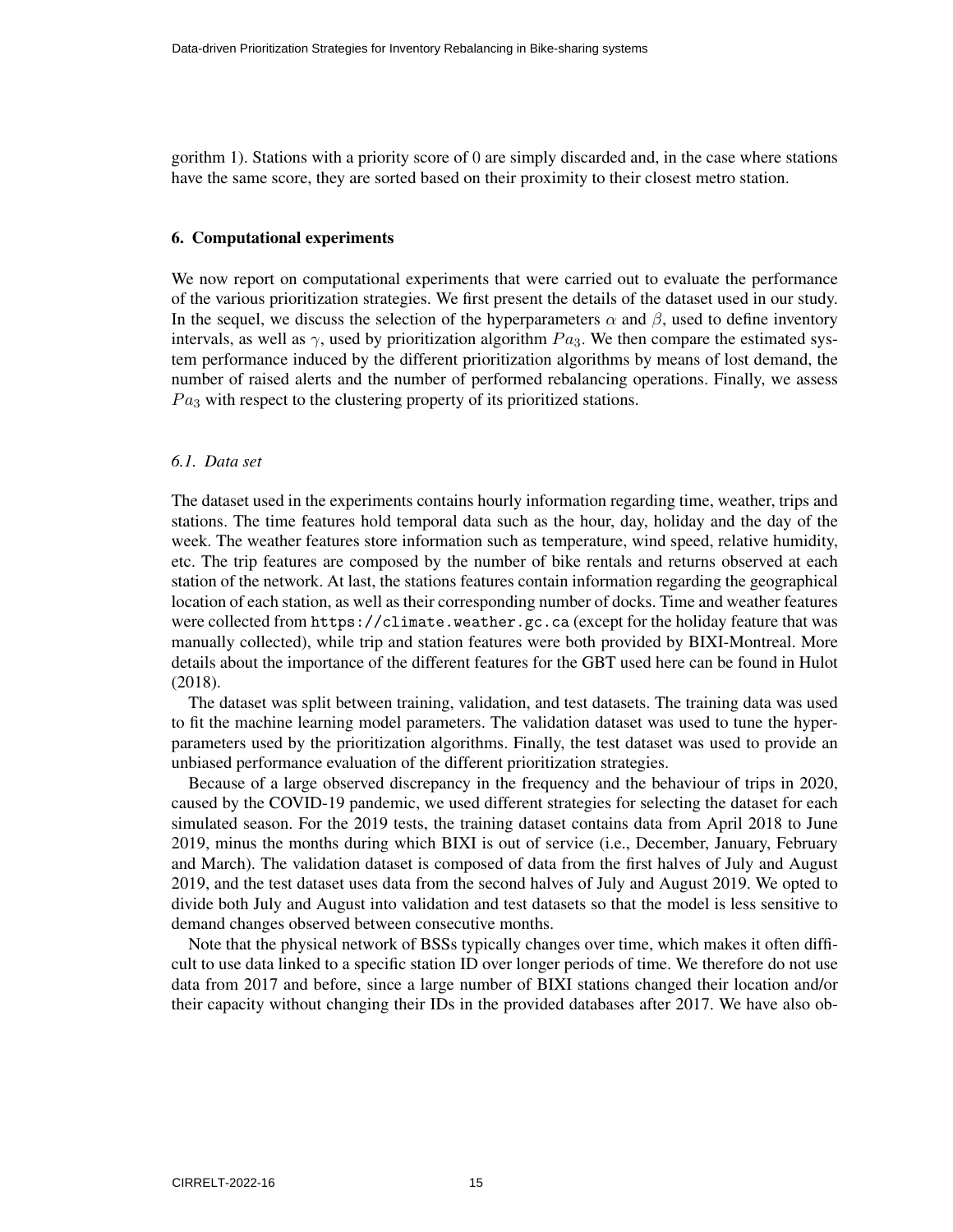served that, for the 2020 season, adding training data from previous years deteriorates the traffic prediction. Consequently, we used training data from April 2020 to June 2020. In that case, the validation dataset contains the first halves of July and August 2020, while the test dataset contains the second halves of July and August 2020. Note that we focus our experiments on the months of July and August because of their high demand and importance throughout the season.

Figure 5 depicts our simulation pipeline. For demand prediction, the algorithm uses trip, weather and temporal data in order to learn trips patterns so as to predict for the next hours the number of bike rentals and returns at each station. The predicted demand is then used along with the station data (i.e., number of docks per station) to generate the inventory intervals for each of the stations. Finally, the simulator estimates the inventory and the performance measures based on: (i) the station and trip data (seen - training, or unseen - validation/test); (ii) the computed inventory intervals; (iii) the predicted future demand; (iv) the maximum rebalancing capacity; and (v) the ranked station lists from the prioritization strategies.



Fig. 5: Simulation pipeline.

#### *6.2. Hyperparameter Tuning Process*

In order to define inventory intervals that achieve a good performance during simulation, hyperparameters  $\alpha$  and  $\beta$  (see Section 3) have to be tuned to the network. Ideally, the values of these hyperparameters should lead to inventory intervals that adapt to the expected upcoming demand, thus yielding small numbers of alerts, lost demand and rebalancing operations. However, the considered performance measures might be pairwise conflicting. For example, a small number of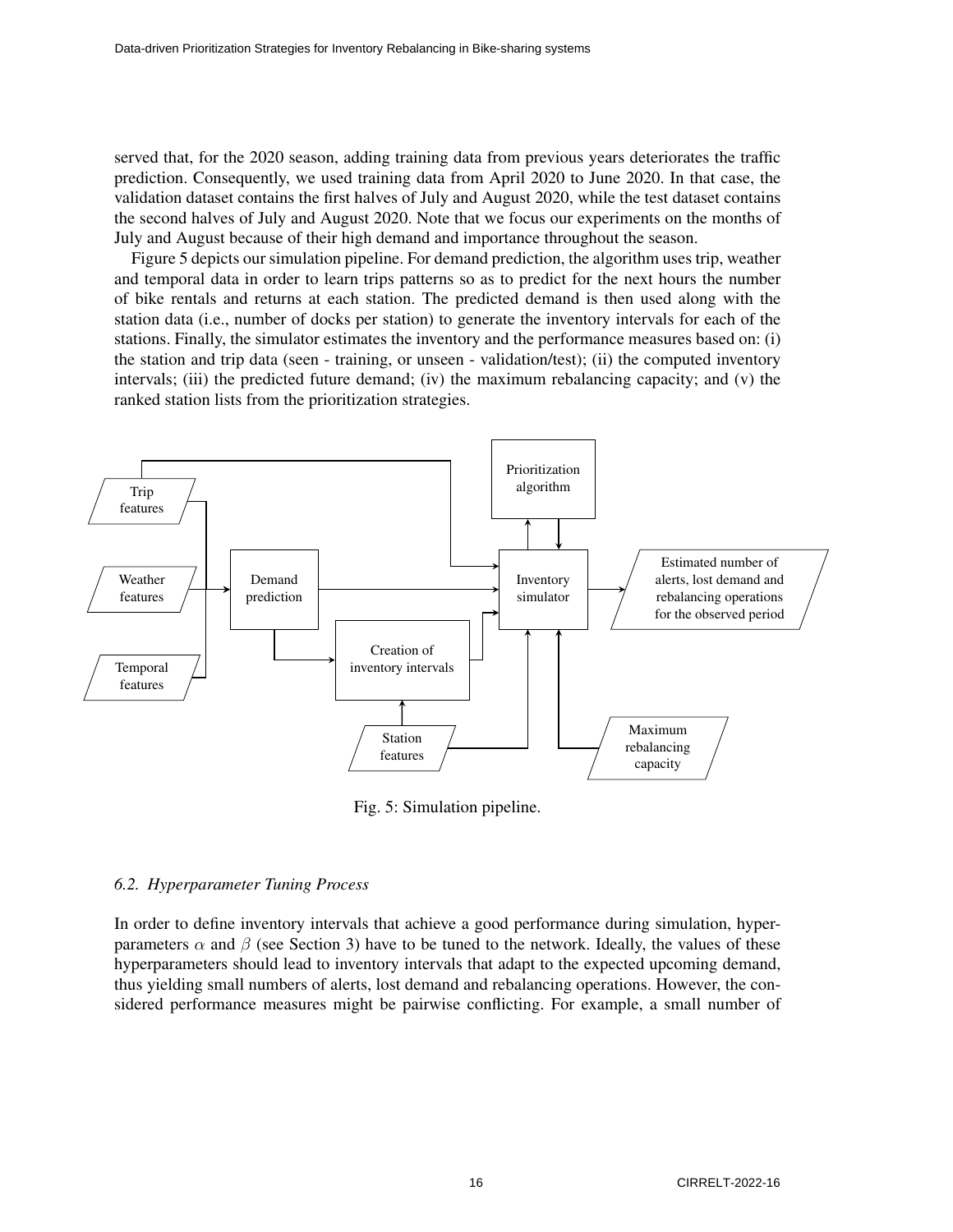alerts tend to trigger less rebalancing operations in the system, which in turn, may increase the lost demand.

With that in mind, we decided to set the values of  $\alpha$  and  $\beta$  by examining their associated Paretofrontier Rosenthal (1985), composed by the set of non-dominated pair of values regarding (i) the lost demand, (ii) the number of raised alerts, and (iii) the number of rebalancing operations objectives. A pair of values  $(\alpha', \beta')$  is said to be dominated by another pair  $(\alpha'', \beta'')$  if the latter is at least as good as the first regarding (i), (ii) and (iii), being strictly better for at least one of them. We approximated the Pareto-frontier using a grid-search in  $\alpha, \beta \in [0.20, 0.25, \ldots, 0.80]$ .

Hereafter, our results refer to three non-dominated Pareto solutions of interest, namely:

- Combination  $A = (\alpha_A, \beta_A)$ , which yielded the lowest volume of lost demand;
- Combination  $B = (\alpha_B, \beta_B)$ , which yielded the lowest amount of raised alerts and rebalancing operations; and
- Combination  $C = (\alpha_C, \beta_C)$ , which is associated to the median of the ordered set of solutions in the Pareto Frontier.

Table 1 reports the optimized hyperparameters values obtained in our computational tests. Particularly, we observe that the value of  $\alpha = 0.5$  appears to be optimal in all cases, which means that the inventory intervals are defined such that they do neither prioritize rentals nor returns (see Section 3).

| <b>Algorithm</b> | Combination                                                             | 2019 dataset | 2020 dataset |  |
|------------------|-------------------------------------------------------------------------|--------------|--------------|--|
| <b>BIXI</b>      | $(\alpha_A, \beta_A)$<br>$(\alpha_B, \beta_B)$<br>$(\alpha_C, \beta_C)$ | (0.50, 0.20) | (0.50, 0.20) |  |
| Pa <sub>1</sub>  | $(\alpha_A, \beta_A)$                                                   | (0.50, 0.50) | (0.50, 0.80) |  |
|                  | $(\alpha_B, \beta_B)$                                                   | (0.50, 0.20) | (0.50, 0.20) |  |
|                  | $(\alpha_C, \beta_C)$                                                   | (0.50, 0.30) | (0.50, 0.50) |  |
| Pa <sub>2</sub>  | $(\alpha_A, \beta_A)$                                                   | (0.50, 0.30) | (0.50, 0.40) |  |
|                  | $(\alpha_B, \beta_B)$                                                   | (0.50, 0.20) | (0.50, 0.20) |  |
|                  | $(\alpha_C, \beta_C)$                                                   | (0.50, 0.25) | (0.50, 0.30) |  |

Table 1: Optimized hyperparameters values used in the tests.

We also remark that the approximated Pareto frontiers obtained by the BIXI's prioritization algorithm for the 2019 and 2020 seasons have a unique solution. This is explained by the fact that BIXI's prioritization strategy prioritizes stations that are located close to a metro station (see Figure 4). Higher  $\beta$  values imply more narrow inventory intervals, leading to an increased number of stations that raise an alert. Therefore, stations located far from a metro station are less likely to be rebalanced. As a result, the  $(\alpha, \beta)$  combination with lowest  $\beta$  value was found to be the one that performed best under BIXI's prioritization strategy.

Finally, we remark that the  $\beta$  values, for combinations A and C, are larger for 2020 data. As the trip demand was considerably smaller in 2020 than in 2019, the value of  $\beta$  is allowed to be further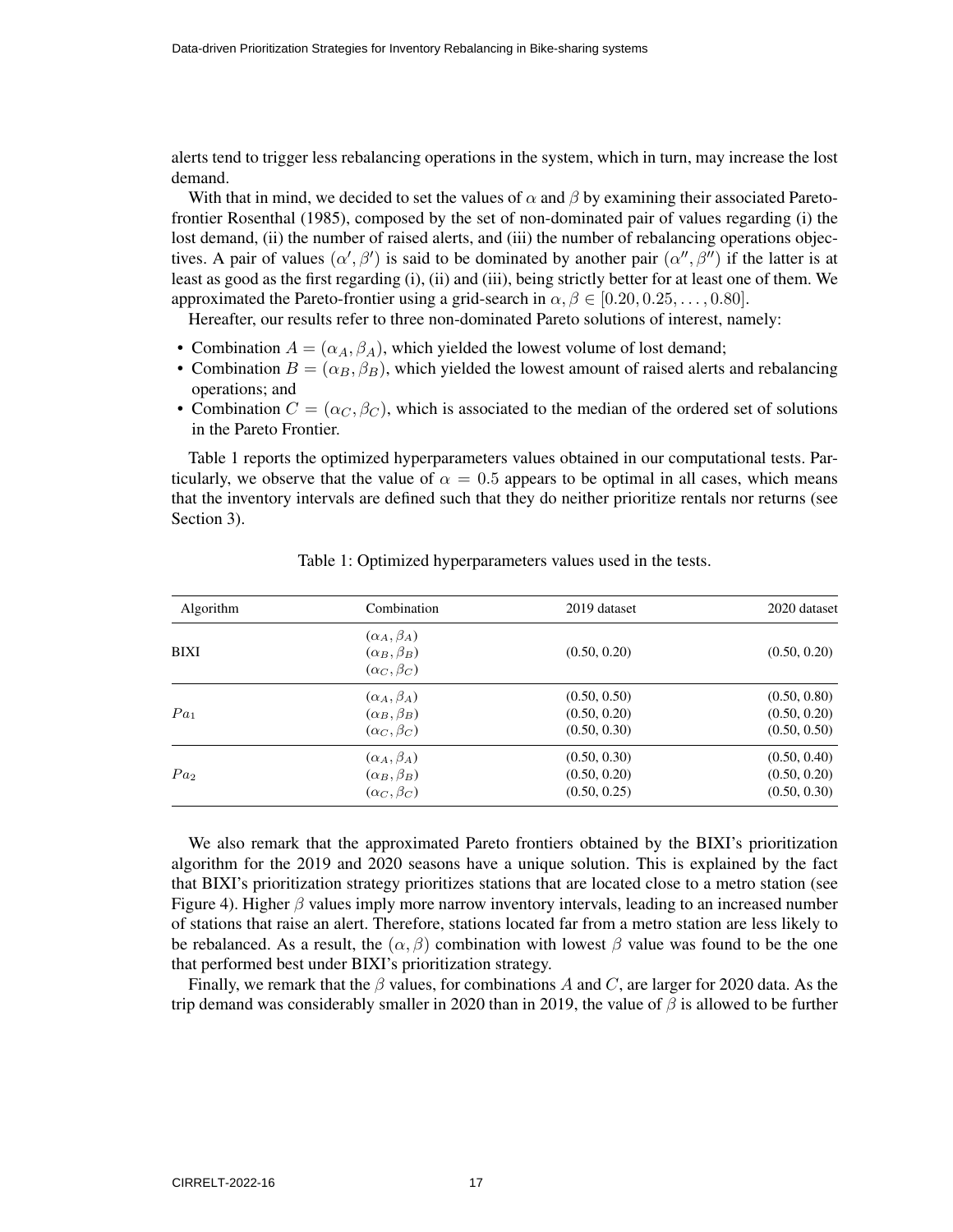| Season |                 |                       | Lost<br>Demand |          | Alerts |          | Rebalancing<br>Operations |          |
|--------|-----------------|-----------------------|----------------|----------|--------|----------|---------------------------|----------|
|        | Algorithm       | Combination           | Value          | Diff     | Value  | Diff     | Value                     | Diff     |
|        | <b>BIXI</b>     | A, B, and C           | 29480          |          | 41230  |          | 25474                     |          |
| 2019   |                 | A                     | 30798          | 4.47     | 100254 | 143.16   | 22764                     | $-10.64$ |
|        | $Pa_1$          | B                     | 31130          | 5.60     | 57553  | 39.59    | 22278                     | $-12.55$ |
|        |                 |                       | 30963          | 5.03     | 69925  | 69.60    | 22547                     | $-11.49$ |
|        |                 | $\overline{A}$        | 24129          | $-18.15$ | 43246  | 4.89     | 25446                     | $-0.11$  |
|        | Pa <sub>2</sub> | B                     | 24283          | $-17.62$ | 36994  | $-10.27$ | 23481                     | $-7.82$  |
|        |                 | $\mathcal{C}_{0}^{0}$ | 24185          | $-17.96$ | 39738  | $-3.62$  | 24441                     | $-4.06$  |
| 2020   | <b>BIXI</b>     | $A, B$ and $C$        | 7490           |          | 13174  |          | 10890                     |          |
|        |                 | $\bm{A}$              | 9096           | 21.44    | 117431 | 791.38   | 9728                      | $-10.67$ |
|        | Pa <sub>1</sub> | B                     | 9171           | 22.44    | 30509  | 131.58   | 9625                      | $-11.62$ |
|        |                 | $\mathcal{C}_{0}^{0}$ | 9103           | 21.54    | 60377  | 358.30   | 9671                      | $-11.19$ |
|        |                 | $\overline{A}$        | 5859           | $-21.78$ | 16676  | 26.58    | 12212                     | 12.14    |
|        | Pa <sub>2</sub> | B                     | 6809           | $-9.10$  | 12515  | $-5.00$  | 10503                     | $-3.56$  |
|        |                 | $\mathcal C$          | 6118           | $-18.32$ | 14104  | 7.06     | 11231                     | 3.13     |

#### Table 2: Collected results from 2019 and 2020 season.

increased for reducing the lost demand before being limited by the system's rebalancing capacity.

While we have considered hyperparameters  $\alpha$  and  $\beta$  above, note that the selection of hyperparameter  $\gamma$  (as used in (16)), will be examined later in section 6.3.1 along with strategy  $Pa_3$ .

#### *6.3. Simulation results*

We now report on the simulation results of BIXI's data for the 2019 and 2020 seasons using the hyperparameters selected above. Specifically, we compare the results of each prioritization algorithm regarding the number of raised alerts in the stations, the amount of lost demand and the number of performed rebalancing operations.

The capacities of maximum hourly rebalancing operations used in our simulator for the 2019 and 2020 seasons were set to 46 and 22, respectively, which corresponds to the average number of rebalancing operations performed by BIXI during the peak rebalancing hours in the two years.

Table 2 presents the number of alerts, lost demand and rebalancing operations estimated by the simulator (see Section 4.2) for each of the prioritization algorithms and hyperparameter combinations. We present the absolute results with the estimated value for each performance measure, as well as relative results (in %) with respect to the measure values obtained by the BIXI's prioritization strategy.

The trip demand for 2019 was considerably higher than in 2020 (also compare Figure 1), when the measures applied by the Canadian authorities in response to the COVID-19 pandemic encouraged the population to social distancing and working from home. As a consequence of these mea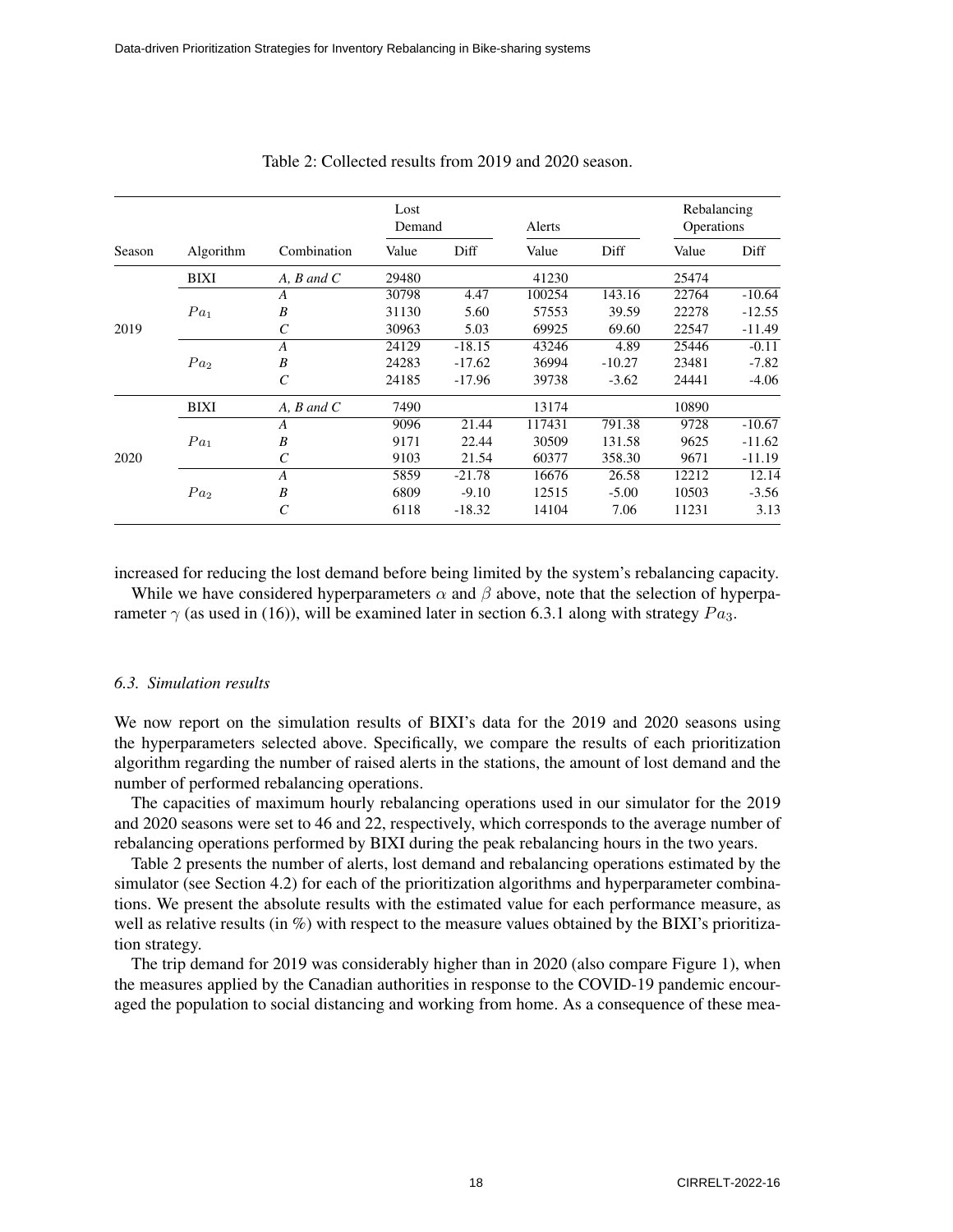sures, both the total number of trips and the trip behaviour drastically changed. Since more data was used for training the trip prediction model in 2019, the results obtained by the proposed prioritization algorithms for that year are usually better than those obtained for 2020, when compared to the BIXI's prioritization strategy.

Moreover, we observe that  $Pa_1$  is not effective as a prioritization algorithm. Recall that  $Pa_1$ only prioritizes stations for which a shortfall or a surplus is predicted for the next hour (see Equations (10-12)), even if an alert is raised for those stations. This turns out to be a rather restrictive rebalancing criterion, resulting in a considerably smaller number of rebalancing operations using  $Pa<sub>1</sub>$  compared to the other prioritization algorithms, although the number of alerts is still large.

In contrast, strategy  $Pa_2$  successfully reduces the lost demand, attaining a reduction of  $\approx 22\%$ (using hyperparameter combination A for 2020) with respect to BIXI's prioritization strategy. Regarding the number of alerts and rebalancing operations,  $Pa<sub>2</sub>$  (with combination B) improves these performance measures in both 2019 and 2020 seasons, reaching a reduction of  $\approx 10\%$  in the number of alerts and  $\approx 8\%$  in the number of rebalances in 2019. In particular,  $Pa_2$  with hyperparameter combination  $B$  improves all three measures for both seasons.

#### 6.3.1. Evaluation of  $Pa<sub>3</sub>$

In this section, we turn our analysis to the prioritization algorithm  $Pa<sub>3</sub>$ , which is designed to favour the rebalancing of proximal unbalanced stations as  $\gamma$  tends to zero. Thus, it is expected that less lengthy, and consequently, less expensive routes can be derived for the trucks that are in charge of the system rebalancing.

Let  $G = (N, E)$  be a graph for which there is a node  $n_i \in N$  corresponding to each station selected for rebalancing at a given hour. Set E contains all edges  $e_{ij}$  for which  $i \in N$  and  $j \in N$ and i and j are not more than 600m apart. Let us denote  $S_i \subseteq N$  the set of nodes connected to  $n_i \in N$ .

In order to evaluate  $Pa<sub>3</sub>$  regarding its intended objective, we compute the *Watts–Strogatz clustering coefficient* of G given by:

$$
\eta_G = \frac{1}{|N|} \sum_{n_i \in N} \eta_i,\tag{17}
$$

where  $\eta_i$  is computed as:

$$
\eta_i = \frac{|\{e_{jk} \in E : n_j \in S_i, n_k \in S_i\}|}{\binom{|S_i|}{2}}.
$$
\n(18)

The Watts–Strogatz clustering coefficient measures the inherent tendency of a graph to form clusters Watts and Strogatz (1998). In fact, value  $\eta_i$  of a node  $n_i \in N$  measures how close its neighbours are to being a clique.

Strategy  $Pa_3$  is assessed using different values of  $\gamma \in \{0, 0.05, 0.10\dots, 1\}$  for the  $(\alpha, \beta)$  combinations A, B and C obtained for  $Pa_2$ . Thus,  $Pa_3$  is equivalent to  $Pa_2$  when  $\gamma$  equals 1. Figure 6 illustrates four graphs constructed from the stations prioritized by  $Pa<sub>3</sub>$  in our simulation run for July 22, 2019 at 6 pm, using  $\alpha = 0.5$ ,  $\beta = 0.3$  and  $\gamma = 0.25$ , 0.5, 0.75 and 1. Nodes in N are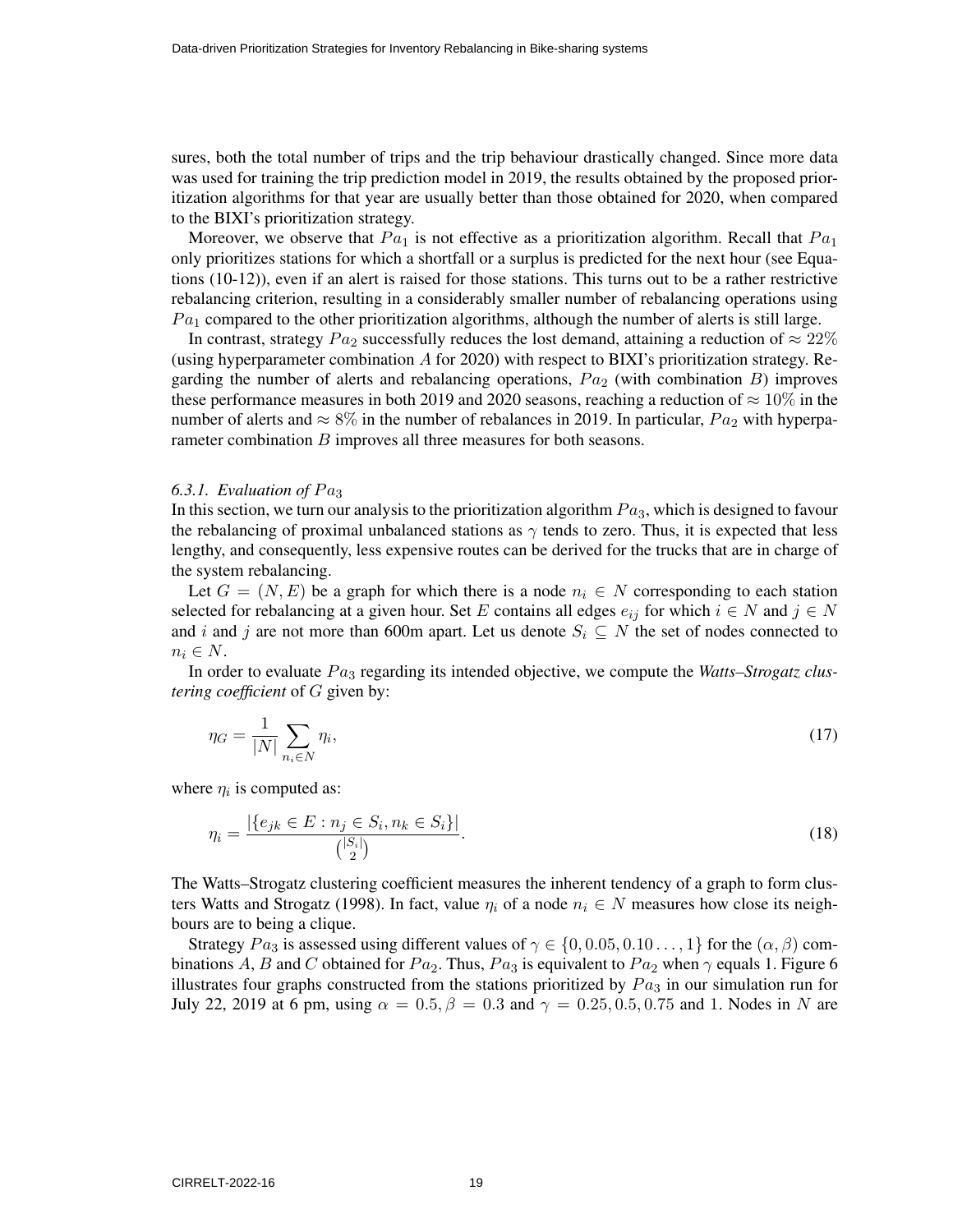drawn as red dots, whereas edges in  $E$  are indicated as yellow lines. We note from the figure that small  $\gamma$  values yield graphs for which the selected stations can be more naturally clustered, yielding higher Watts–Strogatz clustering coefficient values.



Fig. 6: Stations prioritized by  $Pa_3$  on July 22, 2019 at 6 p.m. with different values of  $\gamma$ .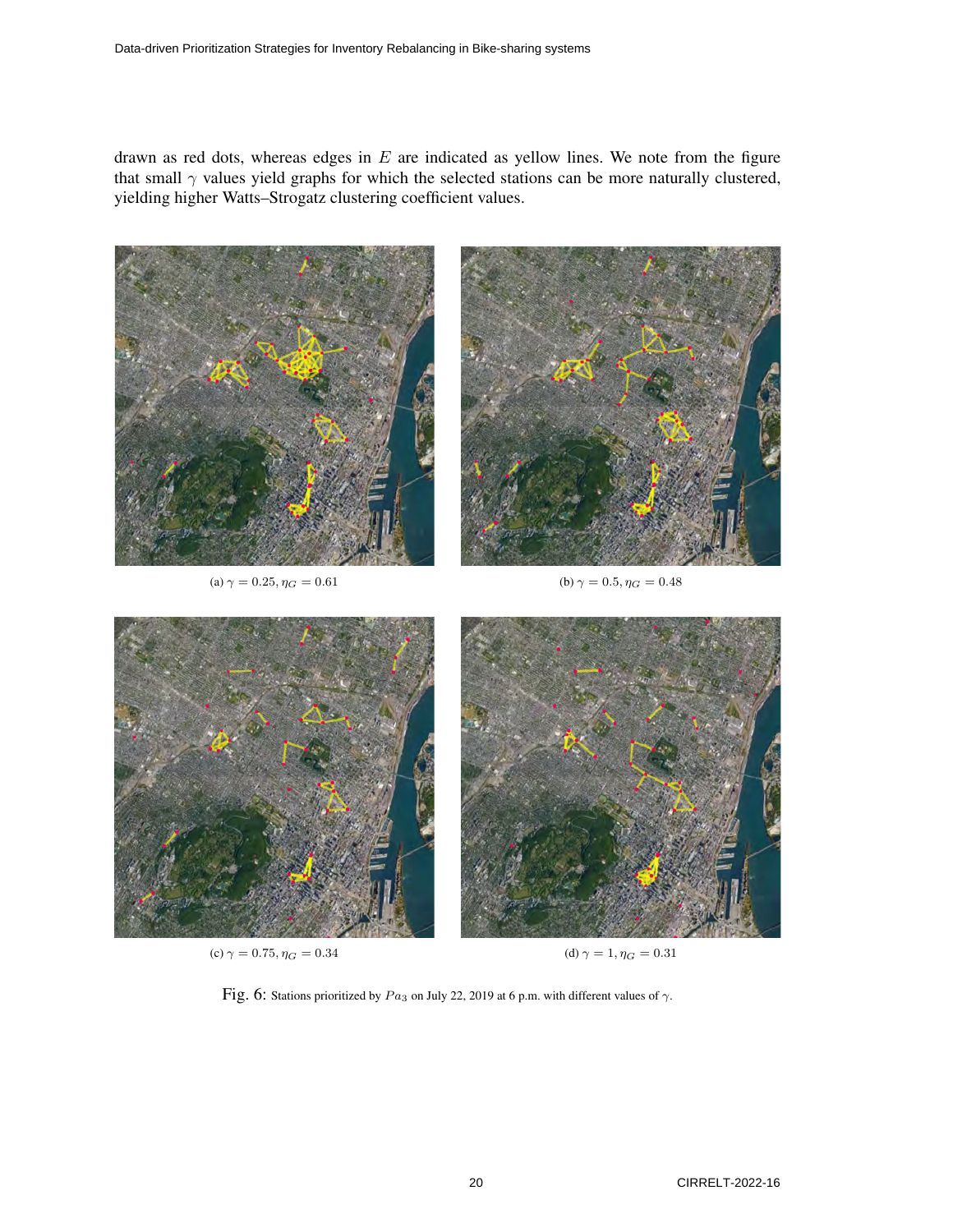Next, Figure 7 illustrates the impact of hyperparameter  $\gamma$  on the Watts-Strogatz clustering coefficient, as well as the three performance measures used in our study. In particular, for each value of  $\gamma$ , Figure 7a presents the average Watts-Strogatz clustering coefficient of the graphs built from the stations selected by  $Pa<sub>3</sub>$  during busy hours of the 2019 BIXI's season, i.e., between 7-11 am and 4-8 pm. We can notice that  $\eta_G$  reaches its maximum value close to  $\gamma = 0.25$ , and not at  $\gamma = 0$ . Since the stations available for prioritization might vary over time due to previous rebalancing operations, being too greedy towards the prioritization of neighbouring stations might cause an absence of clusters of unbalanced stations for subsequent simulated hours. For reference,  $Pa<sub>3</sub>$  yields an  $\eta_G$  superior to that obtained by means of the BIXI' s prioritization strategy for  $\gamma \leq 0.6$ .



Fig. 7:  $Pa<sub>3</sub>$  performance measures.

Finally, for the three performance measures,  $Pa_3$  improves its performance as  $\gamma$  approaches 1,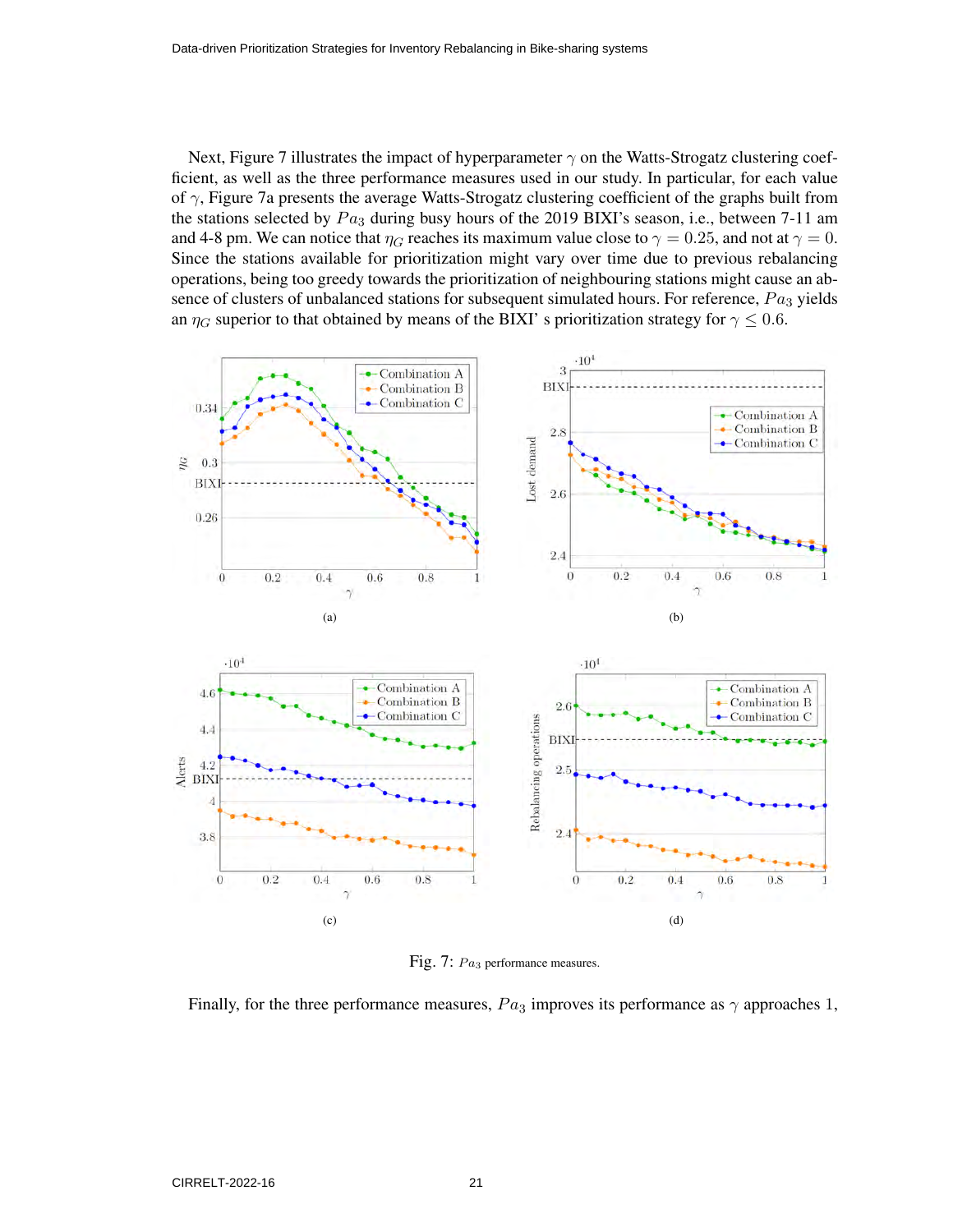which indicates that  $Pa<sub>2</sub>$  is indeed the better choice when the three performance measures are the only criteria considered to select a strategy. Note, however, that the performance measures disregard the routing effort to rebalance the selected stations. Although the number of rebalancing operations observed with the use of  $Pa<sub>3</sub>$  is larger for smaller  $\gamma$ , such operations are potentially less expensive since the selected stations are closer to each other. Such tradeoff between the clustering coefficient and the cost of the system's rebalancing operations indeed merits further investigation. However, it must be conducted in conjunction with routing optimization algorithms, which are out of the scope of the present paper.

## 7. Concluding remarks

In this paper, we have proposed three different strategies to prioritize stations among all unbalanced stations in dock-based BSSs. This is an important issue for BSS operators, given that it is neither economically feasible nor ecologically desirable to provide a sufficiently large truck fleet in order to rebalance all unbalanced stations at the same time. From a practical perspective, these strategies are particularly attractive, given that they rely only on a predictive model and can be relatively easily implemented, therefore circumventing major technical headwinds when trying to implement rebalancing strategies based on mathematical optimization models. Once the predictive model is trained, predictions and prioritization strategies are computed in a matter of seconds, which is a practical requirement in the ongoing effort to rebalance stations throughout the day.

We have proposed a more realistic simulator that simulates the actual station inventory instead of assuming worst-case availability of bikes and empty docks. Our strategies, along with a simulation of BIXI's current rebalancing practices, have been tested on real-world data from 2019 and 2020. The results indicate that our prioritization strategies can considerably improve the number of raised alerts, lost demand and rebalancing operations. Specifically, our strategies have reduced the raised alerts up to 10%, the lost demand up to 21% and the rebalancing operations up to 12%.

Our strategies seem particularly useful during periods of high demand, when the dispatching team cannot rebalance all unbalanced stations due to capacity restrictions. Nevertheless, even for periods with low demand, our prioritization strategies successfully avoid unnecessary rebalancing operations, excluding stations that may eventually be rebalanced by the "natural" customer demand in the short-term. Among the prioritization strategies,  $Pa<sub>2</sub>$  outperformed  $Pa<sub>1</sub>$ , which suggests that considering the inventory intervals (in contrast to considering only completely empty or full stations) to prioritize stations for rebalancing is important for the system performance. Algorithm  $Pa<sub>3</sub>$  also proved to be an effective alternative for rebalancing proximal stations, with the potential to decrease operational routing costs.

Note that the current practices at BIXI and the here proposed strategies compute the priorities for stations without distinguishing between bike drop-offs and pick-ups. This may lead to situations where the number of bikes to be picked up may be much lower or much higher than the number of bikes to be dropped off. While this issue may be partially mitigated by large truck capacities, it remains a limitation of our work. In future research, our strategies may be used along with routing optimization models, such that the entire rebalancing process is optimized in an integrated manner, taking into consideration the capacity of the dispatched trucks, as well as the loading/unloading of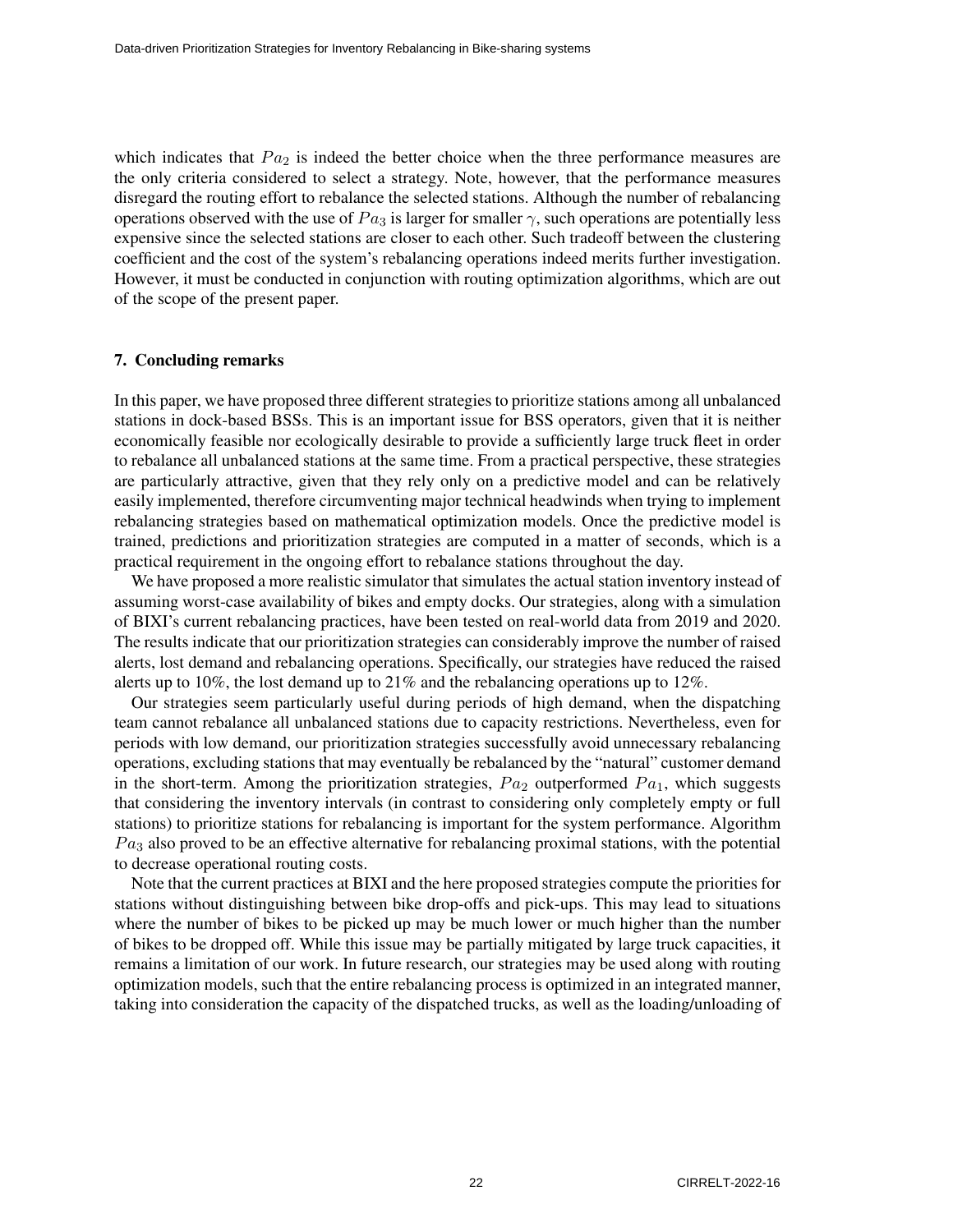bikes among the stations.

#### Acknowledgments

The authors are grateful to BIXI-Montreal who provided resources throughout the project. The authors also thank the Natural Sciences and Engineering Research Council of Canada (NSERC) for its financial support.

#### References

- Alvarez-Valdes, R., Belenguer, J.M., Benavent, E., Bermudez, J.D., Muñoz, F., Vercher, E., Verdejo, F., 2016. Optimizing the level of service quality of a bike-sharing system. *Omega* 62, 163–175.
- Borgnat, P., Abry, P., Flandrin, P., Robardet, C., Rouquier, J.B., Fleury, E., 2011. Shared bicycles in a city: A signal processing and data analysis perspective. *Advances in Complex Systems* 14, 03, 415–438.
- Brinkmann, J., Ulmer, M.W., Mattfeld, D.C., 2016. Inventory routing for bike sharing systems. *Transportation research procedia* 19, 316–327.
- Bulhões, T., Subramanian, A., Erdoğan, G., Laporte, G., 2018. The static bike relocation problem with multiple vehicles and visits. *European Journal of Operational Research* 264, 2, 508–523.
- Chemla, D., Meunier, F., Calvo, R.W., 2013a. Bike sharing systems: Solving the static rebalancing problem. *Discrete Optimization* 10, 2, 120–146.
- Chemla, D., Meunier, F., Pradeau, T., Calvo, R.W., Yahiaoui, H., 2013b. Self-service bike sharing systems: simulation, repositioning, pricing. Technical Report hal-00824078f, Centre daˆC™Enseignement et de Recherche en Math $\tilde{A}$ ©matiques et Calcul Scientifique - CERMICS.
- Chen, L., Zhang, D., Wang, L., Yang, D., Ma, X., Li, S., Wu, Z., Pan, G., Nguyen, T.M.T., Jakubowicz, J., 2016. Dynamic cluster-based over-demand prediction in bike sharing systems. In *Proceedings of the 2016 ACM International Joint Conference on Pervasive and Ubiquitous Computing*, pp. 841–852.
- Contardo, C., Morency, C., Rousseau, L.M., 2012. *Balancing a dynamic public bike-sharing system*, Vol. 4. Cirrelt Montreal.
- Dell'Amico, M., Hadjicostantinou, E., Iori, M., Novellani, S., 2014. The bike sharing rebalancing problem: Mathematical formulations and benchmark instances. *Omega* 45, 7–19.
- DeMaio, P., 2009. Bike-sharing: History, impacts, models of provision, and future. *Journal of public transportation* 12, 4, 3.
- El-Assi, W., Salah Mahmoud, M., Nurul Habib, K., 2017. Effects of built environment and weather on bike sharing demand: a station level analysis of commercial bike sharing in toronto. *Transportation* 44, 3, 589–613.
- Erdogan, G., Battarra, M., Calvo, R.W., 2015. An exact algorithm for the static rebalancing problem arising in bicycle ˘ sharing systems. *European Journal of Operational Research* 245, 3, 667–679.
- Feng, S., Chen, H., Du, C., Li, J., Jing, N., 2018. A hierarchical demand prediction method with station clustering for bike sharing system. In *2018 IEEE Third International Conference on Data Science in Cyberspace (DSC)*, IEEE, pp. 829–836.
- Fricker, C., Gast, N., 2016. Incentives and redistribution in homogeneous bike-sharing systems with stations of finite capacity. *Euro journal on transportation and logistics* 5, 3, 261–291.
- Gebhart, K., Noland, R.B., 2014. The impact of weather conditions on bikeshare trips in washington, dc. *Transportation* 41, 6, 1205–1225.
- Ghosh, S., Varakantham, P., Adulyasak, Y., Jaillet, P., 2017. Dynamic repositioning to reduce lost demand in bike sharing systems. *Journal of Artificial Intelligence Research* 58, 387–430.
- Hampshire, R.C., Marla, L., 2012. An analysis of bike sharing usage: Explaining trip generation and attraction from